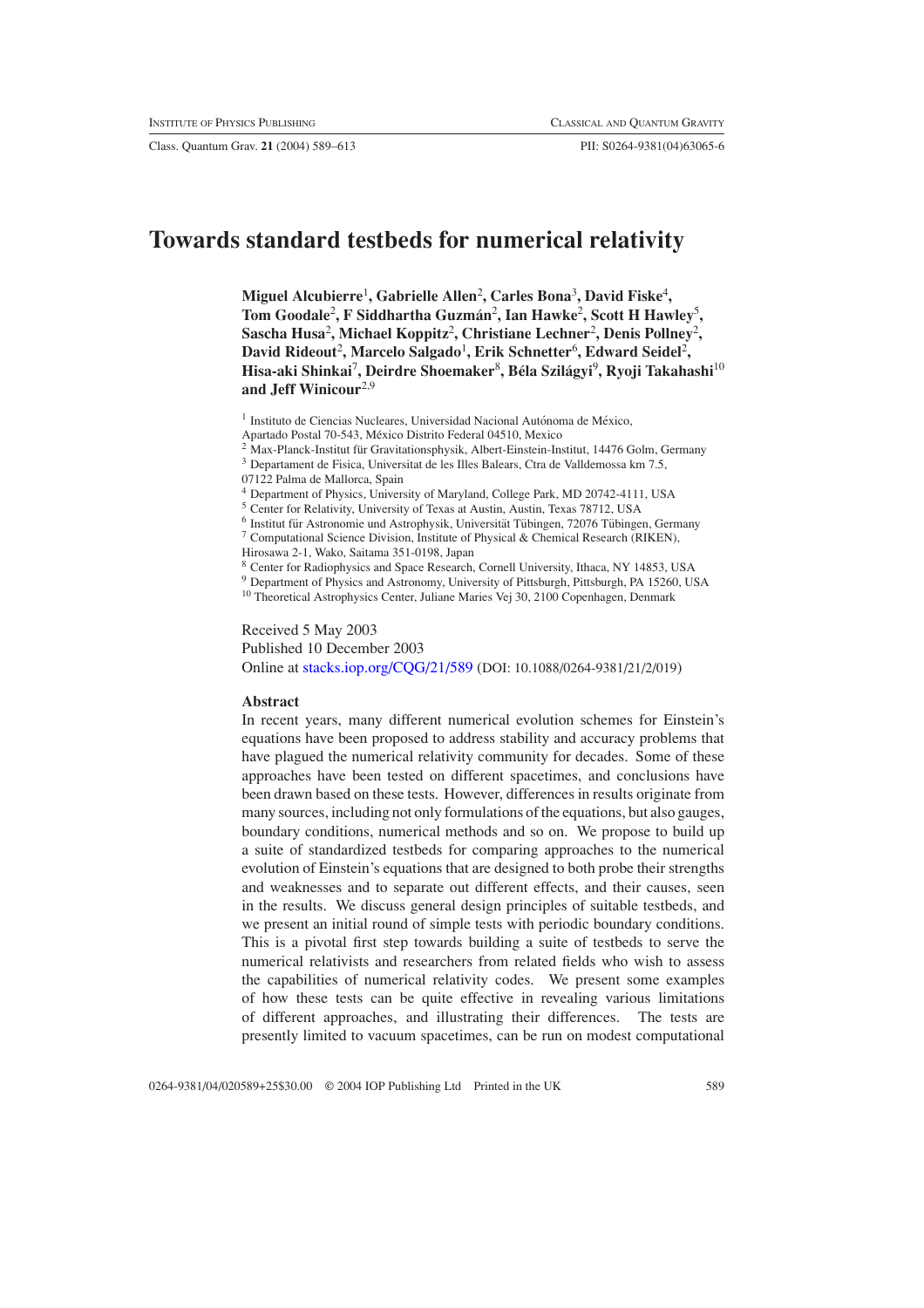resources and can be used with many different approaches used in the relativity community.

PACS numbers: 04.70.Bw, 04.25.Dm, 04.40.Nr, 98.80.Cq

#### **1. Introduction**

The inspiral of a relativistic binary has played the role of a standard candle for the first signal to be detected by the gravitational wave observatories which are now approaching operational readiness. For many years now, this has spurred activity to simulate the inspiral and merger of binary black holes using fully three-dimensional general relativistic evolution codes. Several groups across the world are dedicated to this endeavour, but it still lies beyond present capability. The reasons for the difficulty of the binary black-hole problem reflect the complexity of the underlying physics: the computational domain has a geometry whose metric is highly dynamic on vastly different timescales in the inner and outer regions, and it has a topology which is subject to change in order to avoid singularities. Even in the absence of black holes, there is no consensus on the best analytic and geometric formalism for dealing with the nonlinear nature of the gauge freedom and constraints of general relativity, and a numerical treatment greatly compounds the possibilities. The problem poses an enormous scientific challenge. See recent reviews, e.g. [1–3].

Substantial progress on small pieces of the problem has been made by individual groups, but that progress is difficult to assess on a community level for the purpose of sharing ideas. A newcomer to the field would have to rely completely on anecdotal evidence in deciding how to develop a code. An observer or phenomenologist cannot judge the status of a code by wading through pages of Fortran and needs to view some standard tests for assessing its reliability. Results are often published by various groups that report improvements in stability or accuracy in evolutions; but formulations, gauges, numerical methods, boundary conditions and initial data can be inextricably mixed, and it is often difficult to sort out which ingredients in an improved treatment are crucial and against what standard the improvement is measured. Different groups invariably use different criteria for nearly all these issues. This paper is a first step towards remedying this situation by the establishment of standard testbeds that will help the numerical relativity community present and share results in an objective and useful way that will further scientific progress.

Apart from the practical aspects of providing a collection of standard tests as a community resource, the formulation of an appropriate test suite presents a significant scientific challenge. Comparing codes based upon different sets of variables with different sets of constraint equations is a nontrivial task. It is not straightforward to draw conclusions which would extend beyond the particular simulation for which the comparison was made. It is important to remain aware that evolution systems are a unity of evolution equations, boundary conditions and gauge. In order to paint a picture which gives heuristic insight into a broad panorama of 'successes' and 'failures', it is essential to carefully design a set of tests involving different spacetimes and gauges. The current paper is a pivotal first step in this direction. Although it does not present a complete test suite, it provides some foundation for building one. We envisage the tests proposed here as the first round in a series of increasingly more complex tests.

In order to facilitate comparison of results, we will specify all tests as explicitly as possible. In addition to describing initial data and gauge, we will also specify a minimal set of output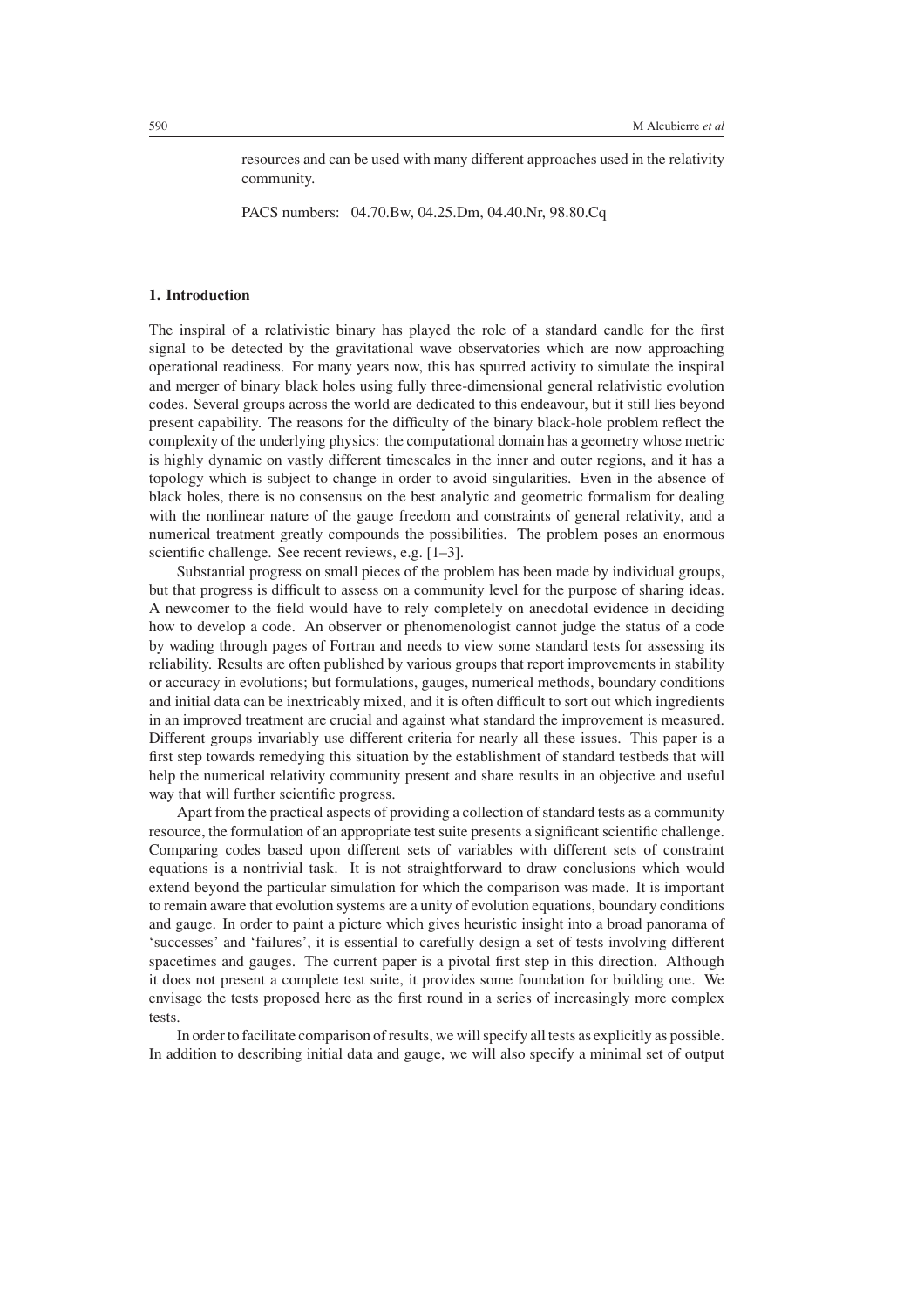quantities, the set-up of numerical grids, the choice of resolutions for convergence testing and even numerical methods. Although our choices aim at broad applicability, it is clear that they will not be optimal for many formulations. We foresee the usefulness of additional results, obtained with improved numerical methods or other modifications in the set-up, which may promote further insight and clarification. We stress, however, that results produced in a simple and identical numerical set-up form the essential basis for a numerical comparison of different formulations of the equations. We present sample test results which illustrate and motivate such specifications. In this initial round of proposed tests, we also keep the spatial resolution rather low so as not to strain the computational resources of any group.

We believe that this project introduces a natural framework for documenting algorithms that 'do not work', which so far has been sorely lacking but is important for avoiding redundant experimentation. While failure in one particular case might be easy to detect, the general task of exploring and comparing different codes over a wide set of situations is complex.

Our major interest here is comparison of codes based upon different continuum formulations of the Einstein equations. It is also important to know whether particular continuum formulations work particularly well (or badly) with particular numerical algorithms, but the testing of numerical algorithms is not our goal in this work. Correspondingly, we assume that apart from the intended comparison, all codes undergo standard validation procedures, in particular convergence testing. In our test specifications we always require runs for different resolutions, in order to check our comparisons regarding resolution effects: for example, a particular formulation of the equations may show benefits or problems only at sufficiently high resolutions.

Already nontrivial is the selection of criteria for comparison. Some standard criteria are

- 1. *Stability:* Exponential growth (unless on a timescale significantly larger than the relevant physical timescale) is usually not tolerable in numerical simulations and should not occur if not inherent in the analytic problem.
- 2. *Accuracy:* Apart from resolution and numerical methods (which may be restricted by available computational resources), accuracy also depends on the analytic formulation.
- 3. *Robustness:* From a practical point of view, one is interested in a variety of physical situations. A robust code should be able to perform well in a wide class of spacetimes, gauges etc.
- 4. *Efficiency:* For 3D numerical relativity, time and memory constraints are severe. Thus, computational efficiency is a serious issue.
- 5. *Degree of mathematical understanding:* Optimally one would like to mathematically demonstrate certain features of evolution systems, such as well posedness or von Neumann stability.

In this work we focus on the issue of stability, and to some degree on accuracy. By devising a broad set of tests, we also shed some light on the question of robustness. At this stage, we do *not* investigate efficiency, i.e., we do not consider our tests as benchmarks of computational performance regarding speed or memory requirements. Also, we adopt a practical, empirical point of view of what works and what does not, regardless of whether a mathematical theory is available. We hope, of course, that some of our results might stimulate theoretical progress. Indeed, we hope that our work is not only useful for numerical relativists but also for a more general audience of relativists, who are interested in the current state of numerical simulations. Furthermore, this work could be useful in facilitating communication between numerical relativists and the broad community of computational mathematicians and physicists.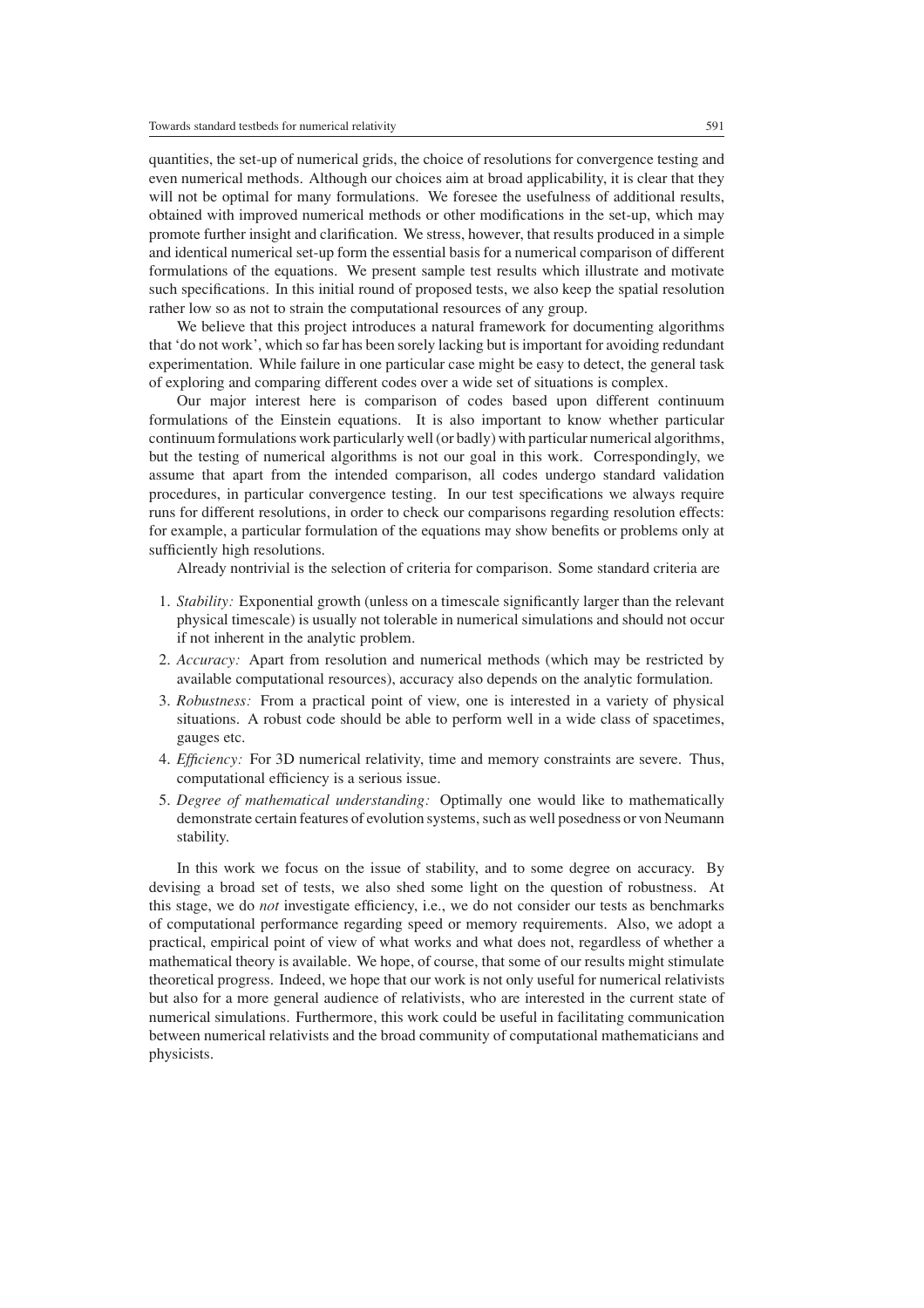The ideas presented here are an outgrowth of the 'Apples with Apples' numerical relativity workshop held at UNAM in Mexico City during May 2002. The objective of the workshop was to formulate some basic tests that could be carried out by any group with a three-dimensional code. What we report here are details of a selection of the first tests that were proposed and the principles that went into their design. The test results will be published at a later time. We encourage all groups, whether they attended the workshop or not, to contribute test results and share authorship in this second publication. While some tests may not be easily implemented in all formalisms, it is important for the calibration and support of progress in the field that the various groups submit as many test results as practical and conform as closely as possible to the test specifications. A web site www.ApplesWithApples.org has been set up to coordinate efforts and display results. Specific information about submitting test results, and accessing results from other groups, can be obtained there. A continued series of workshops is being planned with the goal of developing increasingly more demanding tests leading up to black-hole spacetimes with grid boundaries. The web site provides a forum for proposing new tests and coordinating plans for future workshops.

The round of preliminary tests presented here is of a simple nature designed to facilitate broad community participation. All tests use periodic boundary conditions, which is equivalent to evolution on the 3-torus in the absence of boundaries. Because the treatment of grid boundaries is one of the most serious open problems in numerical relativity, it is extremely useful to look in detail at this case which is not obscured by boundary effects. Only the Gowdy wave test is based on genuinely nonlinear data. The other tests involve weak and moderately nonlinear fields. Successful performance of an evolution code at this level is not obscured by either strong field effects or boundary effects and is indeed imperative for the successful simulation of black holes. The tests can be readily performed by any group with the capability of conducting fully three-dimensional simulations. The value of this project depends critically on ease of implementation and flexibility of expansion to future tests.

The main purpose of the tests is to provide a framework for assessing the accuracy and long term stability of simulations based upon the wide variety of formulations and numerical approaches being pursued. All present codes are in a state of flux. The community needs clear information about 'what works and what does not' in order to carry out the continuous stream of modifications that must be made. This framework can be used to help compare the different ideas in meaningful ways; without standard points of reference it is nearly impossible to assess the effectiveness of one given approach relative to another.

As might be expected of a rapidly growing field, there is no established procedure for coordinating code tests with code development. In section 2, we provide an overview of some of the current methodology being practiced to measure accuracy and stability. This provides the background for the discussion in section 3 of our strategy in designing a series of code tests and comparisons which isolate in an effective way a set of performance levels necessary for successful simulation of black holes. In section 4, we discuss the design specifications of the first round of tests, constructed so that code performance can be based on common output obtained from common input run on common grids. In section 5, we summarize our work and discuss future perspectives. Our goal is to raise issues, collect ideas, point out pitfalls, document experiences and in general promote and stimulate work towards a better understanding of what works, what does not and—ultimately—why.

We use the following conventions here: the spacetime metric has signature  $(-, +, +, +)$ ; we use geometric units  $G = c = 1$ ; the Ricci tensor is  $R_{ab} = R_{acb}^c$ ; the extrinsic curvature is defined as  $K_{ab} = -\frac{1}{2}\mathcal{L}_n h_{ab}$ ; where *h* is the induced 3-metric and *n* is the future directed timelike unit normal; this means that positive extrinsic curvature signifies collapse, and negative extrinsic curvature signifies expansion.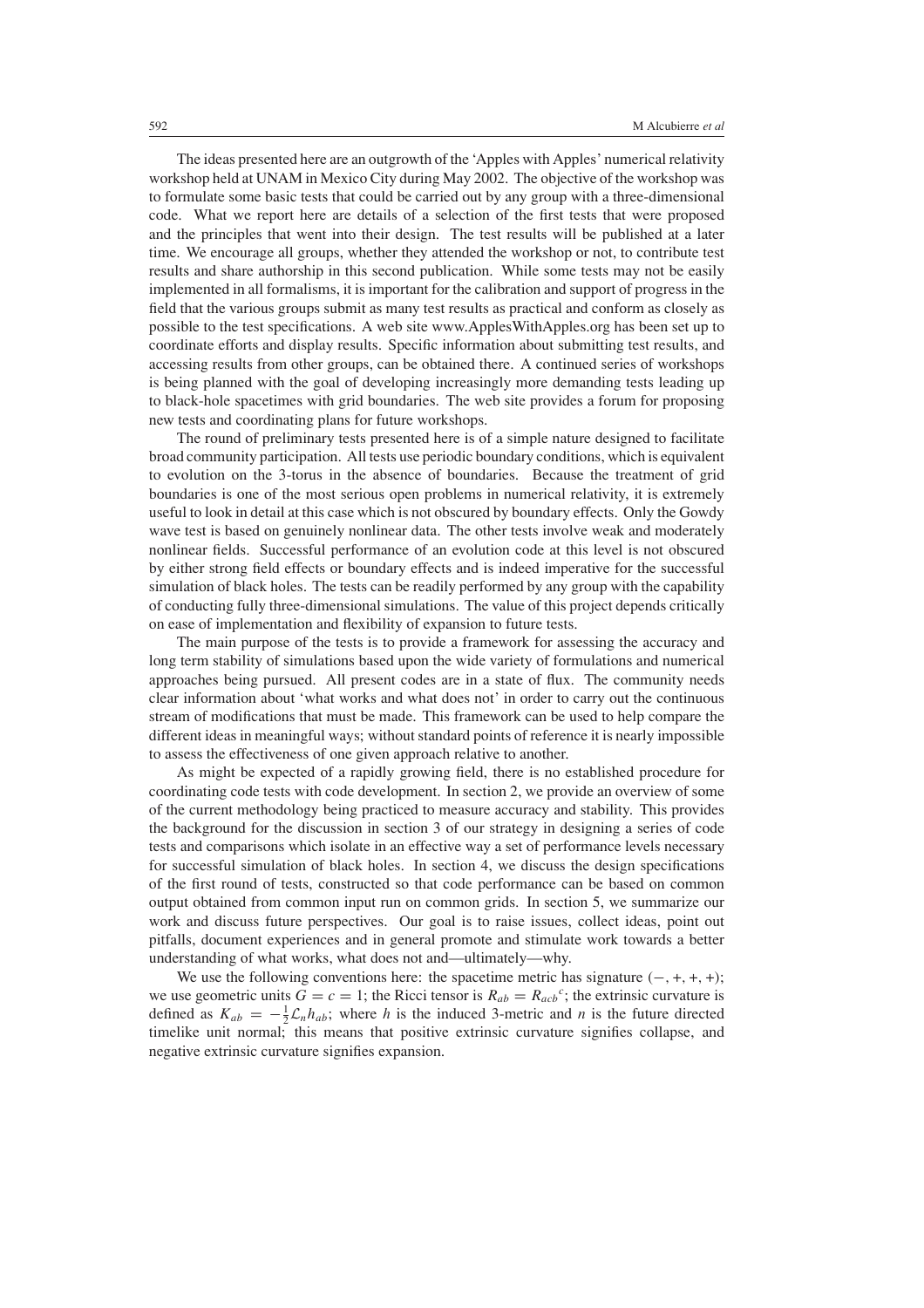#### **2. Current methodology**

As one of the primary aims of numerical relativity is to study spacetimes containing black holes, an important test of any code is its accuracy in simulating a black-hole spacetime for which the solution is known analytically, such as Schwarzschild. However, it is simpler to initially validate a code using spacetimes without singularities. This is illustrated by the list in table [1](#page-5-0) of some of the solutions previously used in the literature to validate  $3 + 1$  Cauchy vacuum codes. (A different set of testbeds has been used for characteristic codes [61, 62].) The majority of tests have either used very weak field spacetimes, such as Minkowski space in various slicings or linearized waves, or used analytically known black-hole spacetimes.

Most tests in table [1](#page-5-0) were developed for a particular application of a particular code. An attempt to define a general test suite for numerical relativity was considered quite early in [63]. There the authors proposed 22 separate tests, 19 of which have an analytic solution (sometimes only in the Newtonian or linearized regime) or have quantities that can be calculated analytically. The emphasis in [63] is strongly towards relativistic hydrodynamics and only five of these tests can be applied to a vacuum code. These five tests focus on linearized and weak gravitational waves. The only strong field test is the simulation of a Brill wave, which does not have an analytic solution but if the amplitude is insufficient to form a black hole then the wave should disperse and the final radiated energy should equal the initial mass–energy.

Two points should be noted about the tests originally suggested in [63]. First, none considers singularity formation or black-holes. Since then, the binary black-hole problem has become the primary focus of vacuum relativity codes and many subsequent tests have concentrated on single black holes, such as Schwarzschild (in various slicings) or Kerr. Perturbative solutions for distorted single black holes and their quasi-normal modes also provide important checks. Second, all the tests in [63] were intended to test code accuracy. None of them was specifically intended to test stability. However, stability has been the major problem for three-dimensional relativity codes. Although the same analytic solutions could be used for studying the stability of a code or of a formulation, the design of the test and the analysis of the results must be changed.

The standard approach in the field has not been to use a wide range of tests as suggested by [63]. The tests in table [1](#page-5-0) were usually tailored to the specific problem of interest. For those papers interested in wave extraction, popular tests have included slicings of Minkowski, linearized and weak gravitational waves. Papers interested in black-hole physics have used static or stationary black holes in various slicings. Evolutions of distorted black holes [18, 39– 42] or colliding black holes [30, 45–47] have also been used to provide benchmarks for fully nonlinear codes. Papers investigating instabilities of various formulations or boundary conditions have tended to use slicings of Minkowski space [5], weakly constraint violating data [4, 64] or linearized waves, although black-hole solutions have also been used [38].

Many of these papers have concentrated on the *convergence* of the numerical code and have assumed that convergence is sufficient for a physically valid solution, even without a proof of the well posedness of the continuum equations. The problems with this approach have been emphasized by various authors [4, 5, 64]. Many formulations in use are either not well posed or are not known to be well posed with the gauge conditions or boundary conditions in practice. For example, many of the boundary conditions in use are inconsistent with the constraints and the evolution will converge to a valid solution only for the short time when it is causally disconnected from the boundary. As shown by Kreiss and Oliger [65] and illustrated in the context of numerical relativity [5, 64], such gauge or boundary inconsistencies can lead to exponentially growing modes that may not appear in tests run at low resolution or short timescales.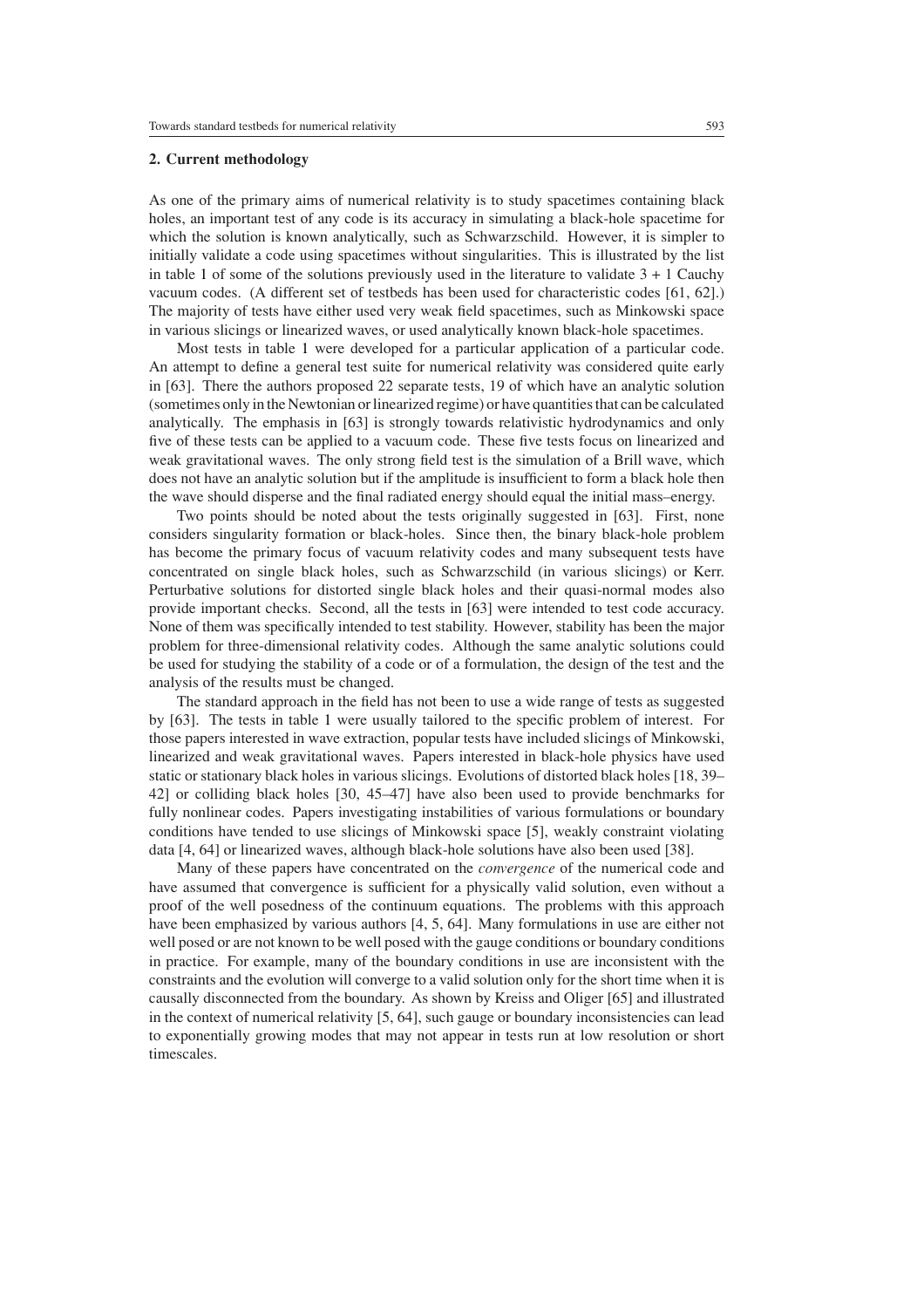<span id="page-5-0"></span>Table 1. Solutions of the vacuum Einstein equations that have been used to validate Cauchy codes or formulations in the literature. The abbreviations of the formulations are following:  $ADM = Arnowitt-Deser-Misner [48, 49], adjADM = adjusted ADM [34, 50], BM = Bona-Massó$ [51], BSSN = Baumgarte–Shapiro–Shibata–Nakamura [20], adjBSSN = adjusted BSSN [52], CFE = Conformal field equations [53, 54], SN = Shibata–Nakamura [22, 55, 56], KST = Kidder– Scheel–Teukolsky [35], LS = Laguna–Shoemaker [36], Ashtekar [57, 58], and  $\lambda = \lambda$ -system [59, 60].

| Test                                                 | Comments                                                                                                                                                                                 | Formulation                                                                              | References                                                                 |
|------------------------------------------------------|------------------------------------------------------------------------------------------------------------------------------------------------------------------------------------------|------------------------------------------------------------------------------------------|----------------------------------------------------------------------------|
| Slicings and perturbations<br>of Minkowski spacetime | Harmonic gauge<br>Periodic gauge wave<br>Periodic gauge wave with shift<br>Gaussian gauge pulse                                                                                          | <b>ADM</b><br>KST/BM<br>ADM/BM<br>ADM/BM/BS                                              | [4]<br>$[5-7]$<br>[8]<br>$[8 - 10]$                                        |
| Hyperboloidal gauges                                 | Compactifications of Minkowski<br>Radiation of Brill type<br>Weak data<br>Asymptotically A3                                                                                              | <b>CFE</b><br><b>CFE</b><br><b>CFE</b><br>CFE, λ-CFE                                     | [11, 12]<br>$[12]$<br>[13, 14]<br>[11, 15]                                 |
| Linearized solutions                                 | Plane waves<br>Quadrupolar waves<br>Teukolsky waves<br>Scattering off Schwarzschild<br>TT waves                                                                                          | ADM/BM<br>ADM/BM<br>ADM/BM/BSSN<br><b>ADM</b><br><b>SN</b>                               | [8, 16, 17]<br>[8, 16, 18]<br>[16, 17, 19, 20]<br>$[21]$<br>$[22]$         |
| Nonlinear plane waves                                | Geodesic/densitized geodesic slicing                                                                                                                                                     | Ashtekar/λ-Ashtekar                                                                      | [23, 24]                                                                   |
| Gowdy spacetimes                                     | Expanding polarized<br>Collapsing polarized<br>Collapsing polarized & unpolarized                                                                                                        | <b>ADM</b><br>ADM<br>van Putten-Eardley                                                  | $[25]$<br>$[26]$<br>[27, 28]                                               |
| Robertson-Walker                                     | $k = 0$ (de Sitter)<br>$k = 0$ (de Sitter) with cosmological constant                                                                                                                    | <b>BSSN</b><br><b>BSSN</b>                                                               | $[29]$<br>$[29]$                                                           |
| Kasner                                               |                                                                                                                                                                                          | <b>BSSN</b>                                                                              | $[29]$                                                                     |
| <b>Brill</b> waves                                   | Maximal and 1+log slicing                                                                                                                                                                | <b>BSSN</b>                                                                              | [30]                                                                       |
| Schwarzschild                                        | Isotropic, geodesic slicing<br>Isotropic, Algebraic slicing<br>Isotropic, maximal slicing<br>Kerr-Schild (ingoing Eddington-Finkelstein)<br>Painlevé-Gullstrand<br>Harmonic time slicing | ADM/BM<br>ADM/BM<br>ADM/BM<br>adjADM/KST/<br>BSSN/LS/adjBSSN<br>adjADM/KST<br><b>KST</b> | [8, 31, 32]<br>[8, 32, 33]<br>[8, 32]<br>$[34 - 38]$<br>[34, 35]<br>$[35]$ |
| Distorted Schwarzschild                              |                                                                                                                                                                                          | ADM/BM/BSSN                                                                              | $[18, 39 - 41]$                                                            |
| Kerr                                                 | Kerr-Schild                                                                                                                                                                              | KST/adjBSSN                                                                              | [35, 38]                                                                   |
| Distorted Kerr                                       | Algebraic slicing                                                                                                                                                                        | <b>BSSN</b>                                                                              | $[42]$                                                                     |
| Misner black holes                                   | Maximal slicing                                                                                                                                                                          | ADM/BM/BSSN                                                                              | $[30, 43 - 47]$                                                            |

Choptuik [66, 67] has emphasized that if the continuum equations governing the evolution system and the constraints are well posed and if the differencing scheme is consistent then some form of a Lax equivalence theorem should be expected to apply, i.e., that convergence and stability should be equivalent. Even in the absence of an exact solution, convergence can be checked in the Cauchy convergence sense by Richardson extrapolation and consistency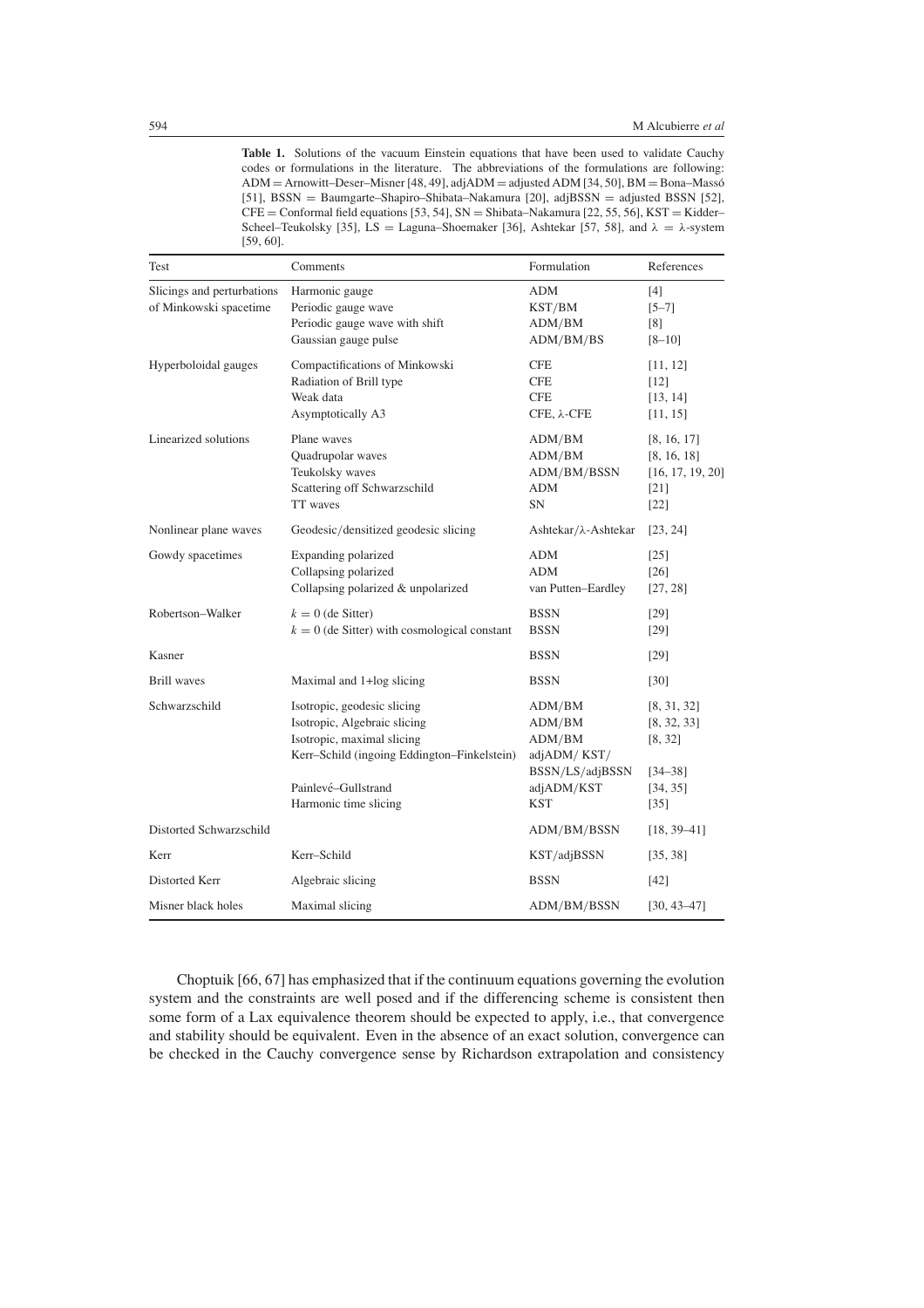can be checked by 'independent residual evaluation' using an alternative discretization of the equations obtained by symbolic algebra techniques (see, e.g., [68]). These methods give great confidence in the correctness of the numerical solution on the assumption that the underlying system of equations is well posed. But that assumption lies beyond the analytic understanding of present day codes used for tackling the binary black-hole problem.

#### **3. Design of standardized tests**

Tests for numerical relativity should ideally satisfy a number of important properties. They should be broadly applicable, in the sense that they can be executed within a broad range of formulations. They should produce data which are unambiguous. They should specify free quantities such as the gauge. They should output variables which are independent of the details of the model and can be used for comparison. Finally, the tests and their output should provide some insight into both the characteristics of the code on which they are run and the comparative performance of other codes run on the same problem.

The first of these issues, universality, is not difficult to satisfy within a given class of codes. For instance, we can consider the class of  $3 + 1$  codes which evolve spacelike surfaces on a finite domain with periodic boundary conditions. For most formulations, it should be a straightforward technical problem to express some initial data set in variables appropriate for a given formulation, and to construct the desired output variables at each time step. Even within this class of codes, however, details of implementation might restrict the set of tests which a particular code could run. For instance, codes which are fixed to run on a spherical domain might be difficult to test directly using data specified on a cube with periodic boundaries.

More serious difficulties arise in cross-comparing between classes of codes based upon entirely different formulations. Direct comparison of a finite domain code with a compactified characteristic code or with a Cauchy code based upon hyperboloidal time slices extending to null infinity would be impossible, given the difficulties in defining equivalent initial data. However, for a Cauchy code run on a large spatial domain, one could imagine comparing physically motivated quantities, such as the extracted radiation, with the results of a compactified code.

Of course, each test must specify an appropriate set of output quantities for analysis and comparison. It is common practice to judge the performance of a relativity code by measuring the degree of violation of the constraint equations. A properly working code should satisfy each of its constraints at each time step. Constraint violation is a clear indication of a problem and usually the first indicator of growing modes which will eventually kill a simulation. On the other hand, a code which accurately preserves the constraints, perhaps by enforcing them during the evolution, might suffer other losses of accuracy which produce a numerically generated spacetime that is unphysical, even though it lies on the constraint hypersurface (for an example, see [15]). Solutions to the constraint equations are not necessarily connected via the evolution equations (e.g., a Schwarzschild spacetime should not evolve into Minkowski space, even though both will satisfy constraints perfectly!). Indeed, mixing constraint equations with the evolution equations can have great effect on the numerical results [38]. For these reasons, it is important not to examine the constraints in isolation. Similarly, the length of time a code runs before it 'crashes' is not an appropriate criterion of quality unless accompanied by some indication of how accurately the code reproduces the intended physics, for example, the constant amplitude and phase of a wave in the linear regime propagating inside a box with periodic boundaries.

Ideally, one would like to compare the convergence of variables against exact solutions where the answer is known. These are the most unambiguous tests and the most important for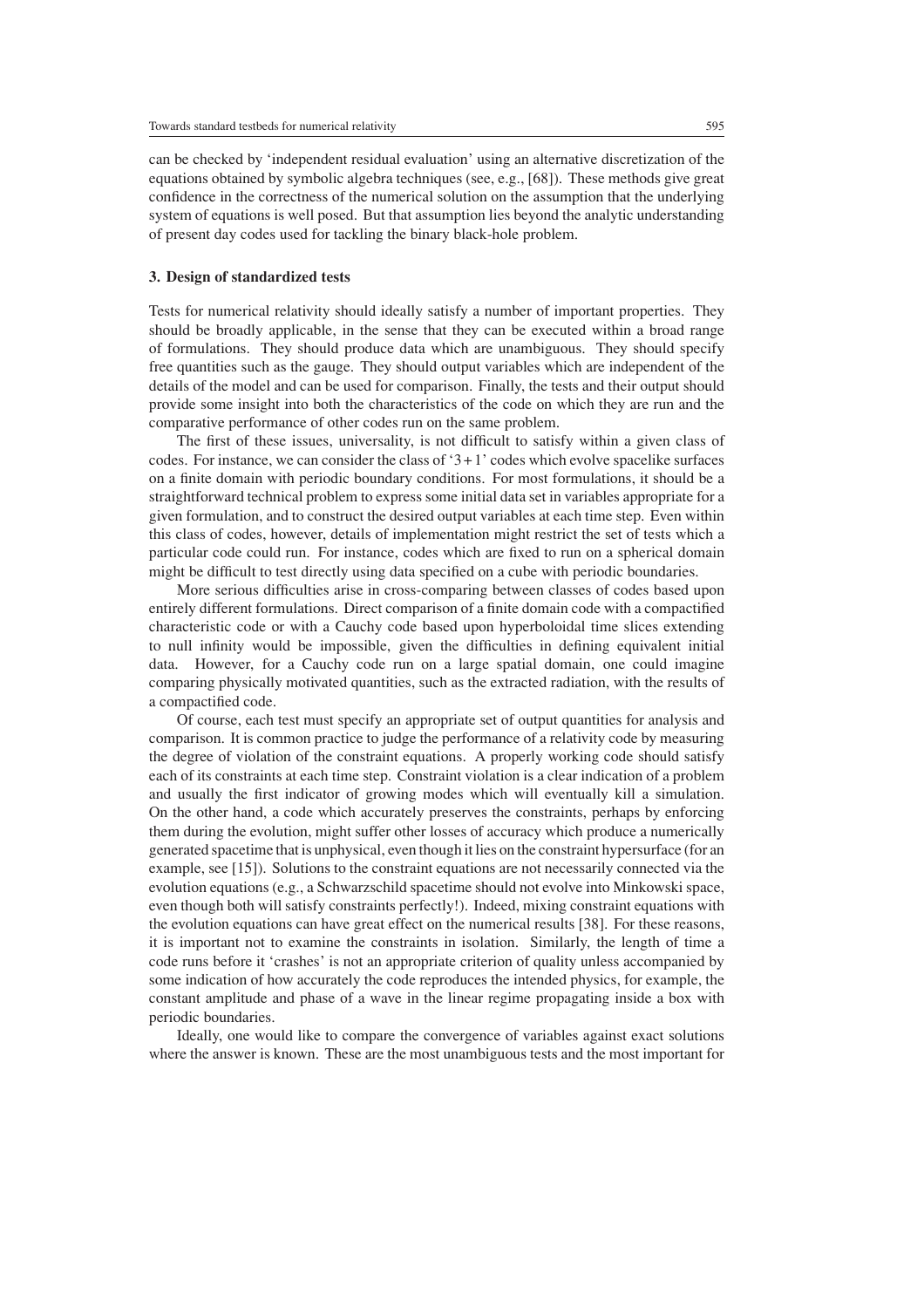debugging a code. The exact solution provides an explicit choice of lapse and shift which can be adopted by any code through the use of gauge source functions. Furthermore, the exact solution provides explicit boundary data.

However, exact solutions for complex physical problems in relativity are scarce. We need additional criteria by which to judge whether numerically generated spacetimes are 'correct'. For this one could include physical criteria, such as the energy balance between mass and radiation loss (for example, see [69, 70]). One could check some expected physical behaviour of an evolution, such as the dispersion of a small amplitude Brill wave to evolve towards Minkowski spacetime, or the gravitational collapse of a high amplitude wave [71]. Unfortunately, such comparisons between codes can be misleading because of coordinate singularities produced by choice of gauge or by improper choice of boundary condition. For instance, the two spacetimes generated with the same initial data by two codes based upon harmonic time slicing might exhibit qualitatively different regularity properties because of different choices of shift. In such a case, the resulting difference in time slicings even complicates comparisons based upon curvature invariants because of the difficulty in identifying the same spacetime point in two different simulations. The same is true of spacetimes generated with the same initial data and gauge conditions, but with different boundary conditions. Brill wave initial data which disperse to Minkowski space with a Sommerfeld boundary condition might collapse to a singularity with a Dirichlet boundary condition.

In the absence of exact solutions, convergence can be measured in the sense of Cauchy convergence. One might consider that a set of tests could be based upon the agreement between a number of independent convergent codes. However, caution needs to be taken with this approach since a common error could lead to acceptance of an incorrect numerical solution which then might systematically bias the modification of later codes to reproduce the accepted solution. Although convergence criteria are an important measure of the quality of any simulation, systematic problems can lead a code to converge to a physically irrelevant solution. Furthermore, agreement between codes is only straightforward when they use the same choice of lapse and shift, which is not always possible. Convergence tests should be accompanied by some expectation of how physical variables should behave. Initial data which have some physical interpretation, such as propagating waves, provide useful tests since they provide some picture of how the fields should behave. Any numerical relativity code should be able to reproduce such expected physical behaviour if it is to be trusted when unexpected phenomena are encountered.

Ideally, tests should be 'simple' as well as physical. For a simple enough test, some properties of a correct solution can be developed even if an exact solution is not known. Particular advantages and disadvantages of a code can be more readily isolated using simple tests for which the behaviour of individual variables is understood. Of special importance, a simple test can be more readily implemented by a broad set of codes.

A characteristic feature of asymptotically flat systems is that energy gets lost through radiation. Correspondingly, the numerical treatment of such systems typically leads to an initial boundary value problem. However, in order to create a test suite which allows separation of problems associated with the boundary treatment from other problems, we believe it is fruitful to also consider tests with periodic boundaries. The use of periodic boundary conditions in testing numerical codes is a standard technique in computational science. In the context of general relativity, however, such tests have to be set up and interpreted with great care, since periodic boundaries create the cosmological context of a compact spatial manifold with the topology of a 3-torus. The resulting physics is qualitatively very different from asymptotically flat solutions. An example is the nonlinear stability of Minkowski spacetime, on which—at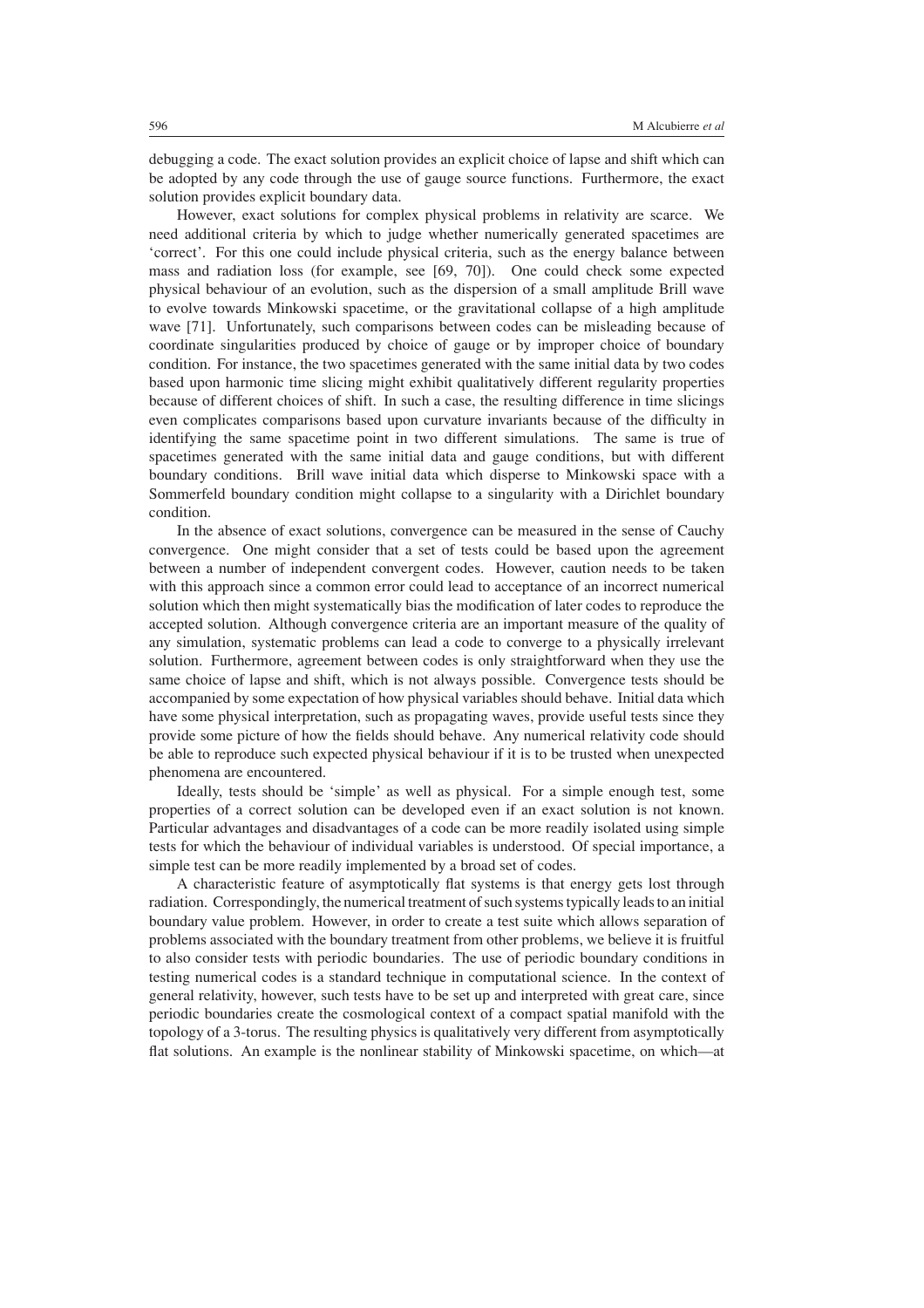least implicitly—many numerical stability tests rely: for weak asymptotically flat data, it has been proved that perturbations decay to Minkowski spacetime [72, 73]. This result does *not* hold in the context of periodic boundaries! For two Killing vectors, it has been shown [74] that all initial data which are not flat fall into two classes which are related to each other by time reversal. Making the standard cosmological choice of time direction, all nonflat data have a crushing singularity in the past and exist globally in a certain sense in the future. In particular, the spacetime can be covered by constant mean curvature hypersurfaces whose mean curvature goes to zero in the future [74, 75]. In the simulation of such a spacetime, although the initial data analytically imply expansion, discretization error or constraint violation can drive the numerically perturbed spacetime towards a singularity in the future.

When tr  $K > 0$  (in the present conventions) everywhere on a time slice, the pitfalls are easy to recognize. In that case, the singularity theorems (see, e.g., [76] or [77]) imply that a singularity must form in finite proper time—even if the initial data are arbitrarily close to locally Minkowski data. Apart from such physical singularities, focusing effects can also create gauge singularities which could also lead to a code crash. Even in the tr  $K < 0$ case where the spacetime undergoes infinite expansion, the code can crash due to choice of evolution variables that become infinite.

These observations introduce various complications for the set-up and interpretation of numerical tests with periodic boundaries. For 'linearized waves' with initial data close to Minkowski data, constraint violation or other source of error might lead to either expansion or collapse, with different codes exhibiting different behaviour. For Minkowski data in nonstandard coordinates the situation is similar: Individual runs should be expected to show instabilities, but with grid refinement the runs should show convergence to Minkowski spacetime. For situations with tr  $K > 0$  on a whole time slice, all codes should exhibit eventual collapse but in other cases the qualitative behaviour may be code dependent. In order to interpret the results of a simulation it is thus vital to probe the underlying dynamics in terms of expansion versus collapse—in particular since many gauge conditions for the lapse involve tr  $K$ . For this purpose, it is important to monitor such variables as  $tr K$ , the eigenvalues of  $K_{ab}$ , det(g) and the total volume or proper time.

Since any given test will satisfy only a few of the desired criteria, some balance between redundancy and economy is needed. We can envisage a hierarchy of tests, starting from evolving flat space under various gauge assumptions, to linearized and then nonlinear waves, to perturbations of a stationary black hole and then eventually to highly nonlinear, dynamic black holes. Each successive test should introduce a new feature for which code performance can be isolated. The major goal of numerical relativity is the simulation of binary black holes. This requires special techniques, such as singularity excision, which by themselves are an extreme test for any code and can obscure the precise source of an instability arising in such a strong field regime. A standardized test suite should lead up to the binary problem through models of static, moving and perturbed black holes.

It is not our intention in this paper to present the specifics of a complete test suite. We concentrate here on an initial round of simple tests which serve to highlight certain important characteristics of the codes represented at the Mexico workshop and which can be readily performed with most codes. Even in trial implementations of these *simple* tests, we have found *complications* that warn us that continuous feedback between design and experiment is absolutely necessary in developing a full test suite. The four tests in this initial round are: (i) the robust stability test, (ii) the gauge wave test, (iii) the linearized wave test and (iv) the Gowdy wave test.

Robust stability [64] is a particular good example of a testbed satisfying the above criteria. Random constraint violating initial data in the linearized regime are used to simulate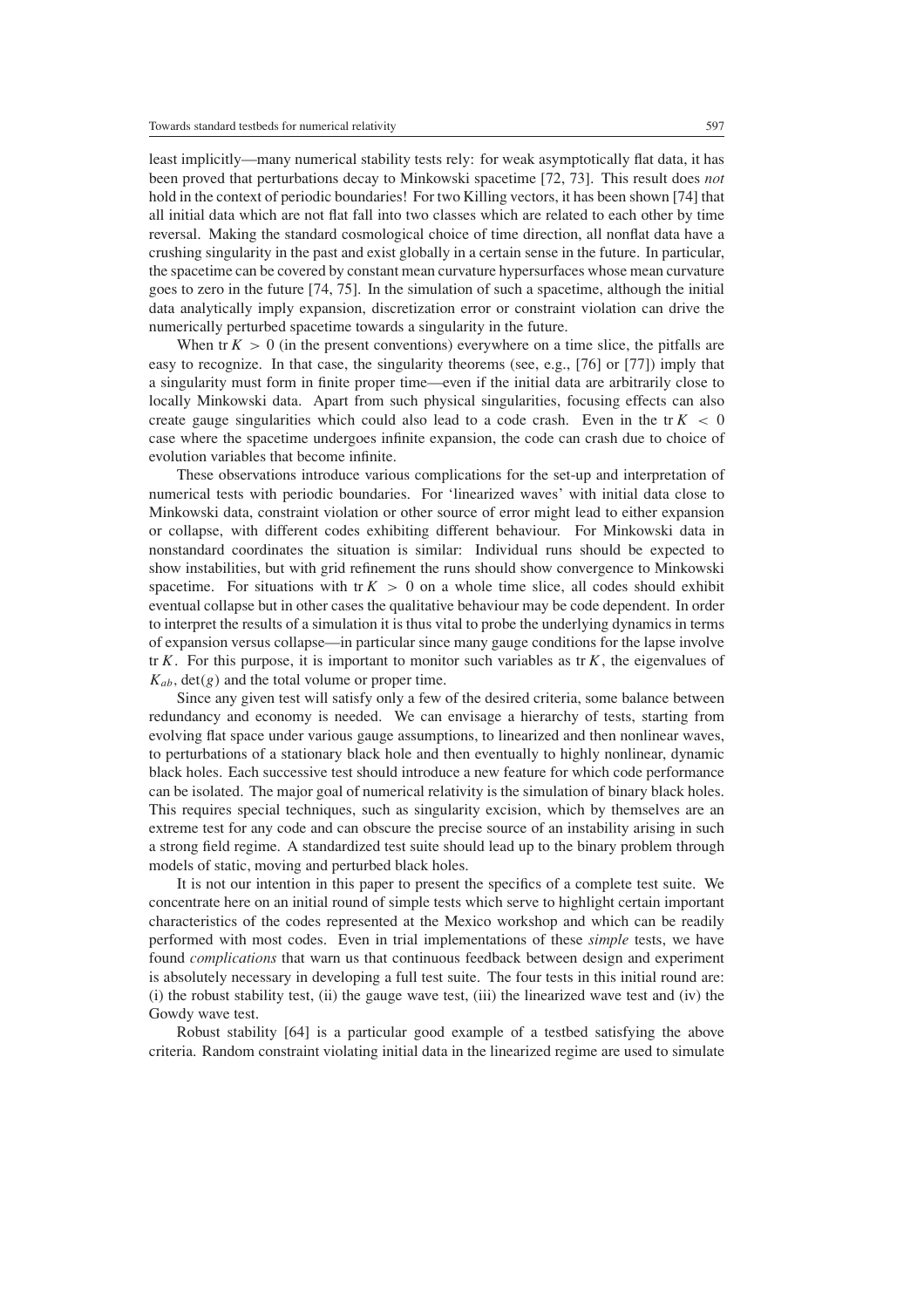unavoidable machine error. It can be universally applied, since any code can run perturbations of Minkowski space, and it is very efficient at revealing unstable modes, since at early times they are not hidden beneath a larger signal. Even in a convergence test based upon a nonsingular solution, smoother truncation error dominates, at least until very late times, unless the resolution is very high. In stage I of the testbed, which we include in our first round of tests, evolution is carried out on a 3-torus (equivalent to periodic boundary conditions) in order to isolate problems which are independent of the boundary condition. In stage II, one dimension of the 3-torus is opened up to form a 2-torus with plane boundaries, where random boundary data are applied at all times. This tests for stability in the presence of a *smooth boundary*. Boundary conditions which depend upon the direction of the outer normal, such as Neumann or Sommerfeld conditions, are best tested first with smooth boundaries in order to isolate problems. In stage III, random data are applied at all faces of a cubic boundary, the common choice of outer boundary in simulating an *isolated system*. This tests for stability in the presence of *edges and corners* on the boundary. The test can be extended to stage IV in which a spherical boundary is cut out of a Cartesian grid. These tests provide an efficient way to cull out unstable algorithms as a precursor to more time consuming convergence tests. The performance can be monitored by outputting the value of the Hamiltonian constraint.

The gauge wave testbed also very aptly fits our criteria. An exact wave-like solution is constructed by carrying out a coordinate transformation on Minkowski space. The solution can be carried out on a 3-torus, by matching the wavelength to the size of the evolution domain, or it can be carried out in the presence of boundaries. Since the gauge choice and boundary data are explicitly known, it is easy to carry out code comparisons. The evolution can be performed in the weak field regime or in the extreme strong field regime which borders on creating a coordinate singularity. Knowledge of a nonsingular exact solution allows any instability to be attributed to code performance. Long, high resolution evolutions can be performed. Convergence criteria for the numerical solution can be easily incorporated into the test. In our first round of tests, we simulate a gauge wave of moderately nonlinear amplitude propagating either parallel or diagonal to the generators of a 3-torus.

The linearized wave testbed uses a solution to the linearized Einstein equations and is complementary to the first two. Run in the linearized regime, it provides an effectively exact solution of physical importance which can be used to check the amplitude and phase of a gravitational wave as it propagates on the 3-torus. If this test were run with a higher amplitude, so that nonlinear effects are not lost in machine noise, the constraint violation in the initial linearized data would introduce a complication. The tendency towards gravitational collapse could also amplify numerical error or the effect of a bad choice of gauge, for example the focusing effect inherent in Gaussian coordinates. A maximal slicing gauge cannot be used to avoid such problems, because, for any nontrivial solution, it would be inconsistent with periodic boundary conditions. While in the asymptotically flat context it is typical to use maximal initial hypersurfaces, it is known that a maximal Cauchy surface of  $T<sup>3</sup>$  topology has to correspond to locally Minkowski data (see, e.g., [78], [79] pp 2–3). This result is connected to the fact that  $T<sup>3</sup>$  does not admit metrics of positive Yamabe number, with the Yamabe number of flat  $T<sup>3</sup>$  being zero. In order to avoid these complications, our nonlinear wave tests, which complete the present round of testbeds, are based upon polarized Gowdy spacetimes. These spacetimes provide a family of exact solutions describing an expanding universe containing plane polarized gravitational waves [80] and a clear physical picture to test against the results of a simulation. We will carry out this test both in the expanding and collapsing time directions, which yield physically very different situations with potentially different mechanisms to trigger instabilities.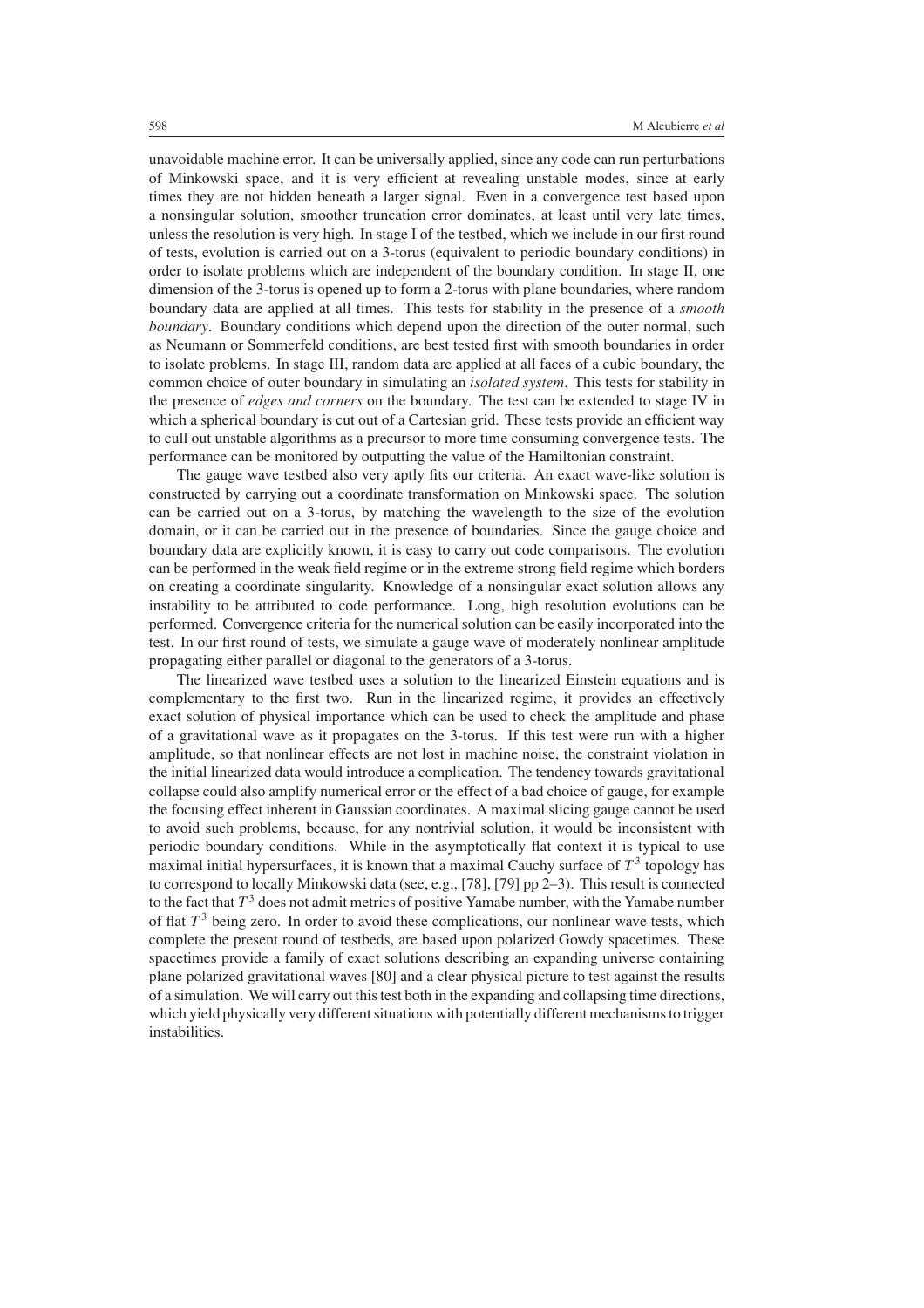

<span id="page-10-0"></span>**Figure 1.** Grid points (in this case  $n = 8$ ) along a given axis are chosen to straddle both  $x = 0$  and the identified boundaries. An arbitrary number of ghost-zone points beyond the boundaries can be used in implementing periodic boundary conditions.

Except for the robust stability test, the remaining testbeds are based upon solutions with translational symmetry along one or two coordinate axes. By using the minimal required number of grid points along the symmetry axes, this allows the tests to be run with several grid sizes without exorbitant computational expense. Such tests could also be run with either 1D or 2D codes. In order to check that a 3D code is not taking undue advantage of the symmetry, the initial data can be superimposed with random noise as in the robust stability test. For purposes of economy we do not officially include this as part of the testbeds, but it is a useful practice which can completely alter the performance of a code.

## **4. Test case specification**

We will specify the physical properties of each testbed by providing the complete 4-metric of the spacetime, or if this is not possible, the initial Cauchy data and choice of gauge for the evolution. In all cases, we will give the Cauchy data, i.e., the 3-metric and extrinsic curvature, in a Cartesian coordinate system appropriate for three-dimensional evolution. The physical domain is a cube which, in this first round of tests with periodic boundary conditions, represents a 3-torus.

In order for uniform comparison, the series of four tests should be run using a secondorder iterative Crank–Nicholson algorithm with two iterations (in the notation of [81]) with second-order accurate finite differencing in space. There may be codes that cannot implement this type of numerical method. Similarly, a particular code may run better with an alternative numerical method such as a Runge–Kutta time integrator or a pseudo-spectral method. In such cases the relative performance of the code for these tests still offers a useful comparison, provided all parameters (such as the amount of artificial dissipation) are held constant over the four tests. However, for a quantitative cross comparison of codes it is best to provide results from a standard numerical method. Second-order iterative Crank–Nicholson is chosen for simplicity.

The simulation domain for each test will generally be a cube of side *d*, equal to one wavelength with periodic boundary conditions. The grids are set up to extend an equal distance in the positive and negative directions along each axis. As depicted in figure [1,](#page-10-0) the 'boundaries', which are identified in the 3-torus picture, are located a half step from the first and last grid points along each axis. The resolution in a direction *i* is given by  $\Delta x^i = d/n^i$ . The number of grid points  $n<sup>i</sup>$  should be sufficient to resolve features of the initial data in the given direction. Even though we are running three-dimensional codes, for tests with only one-dimensional features it is considerably more efficient to restrict the grid such that  $n<sup>i</sup>$  is small in the trivial directions. As an example, for a wave propagating in the *x*-direction, we use the minimum number of grid points in the trivial *y* and *z* directions that allow for nontrivial numerical second derivatives. For standard second-order finite differencing this implies that we use three points in those directions.

The size of the time step d*t* is given in terms of the grid size d*x* and chosen to lie within the CFL limit for an explicit evolution algorithm. We foresee the possibility of codes for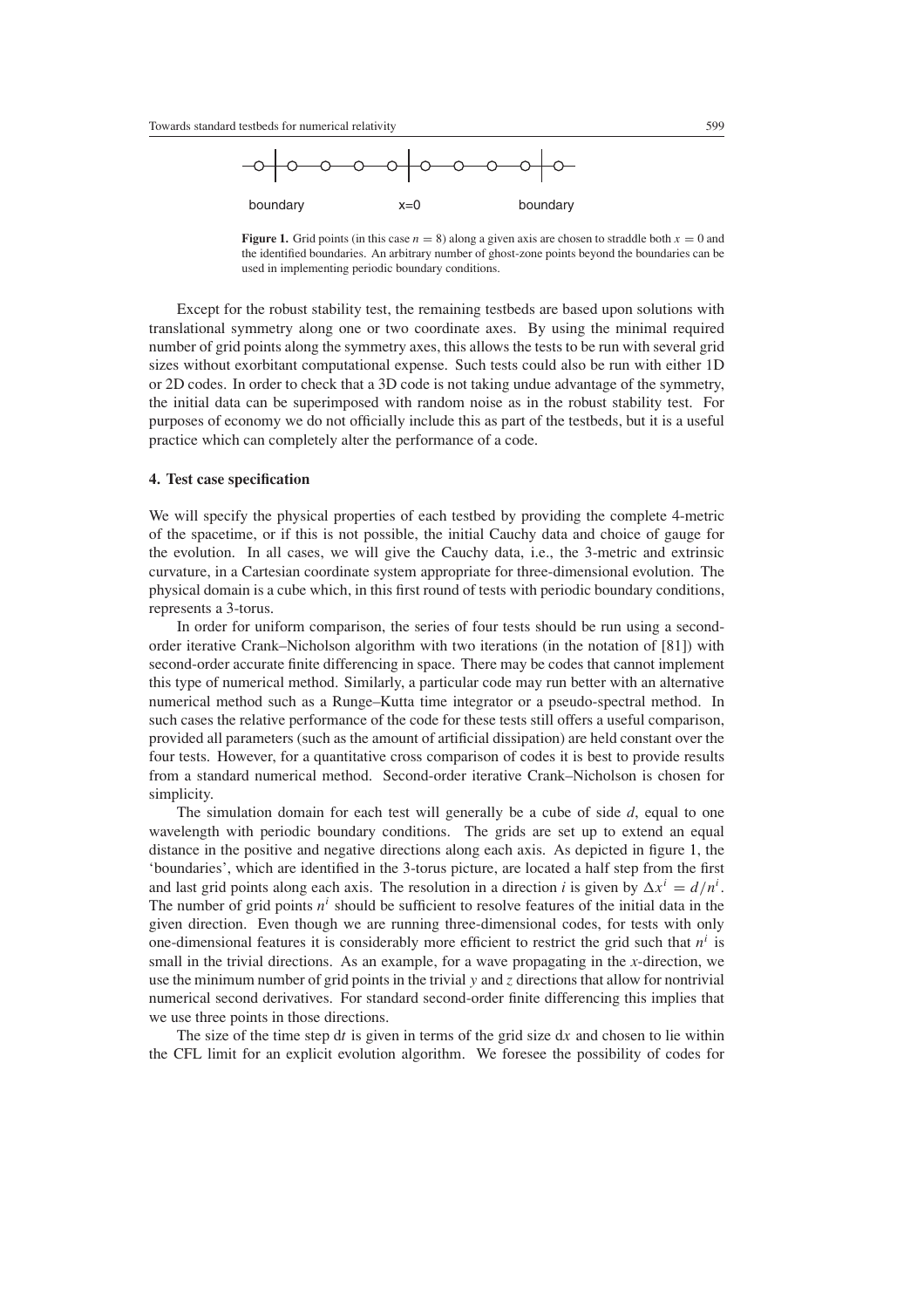which this would be inappropriate and for which some equivalent choice of time step would have to be made. A final time *T*, and intermediate times for data output, are specified for each test. The time *T* is chosen to incorporate all useful features of the test without prohibitive computational expense. The output times should be appropriately modified for codes that crash before time *T*.

The output quantities are chosen with either some physical or numerical motivation in mind. Both quantitative and qualitative comparisons are used. Some examples, based upon representative versions of evolution codes, are provided below for purposes of illustration. We specify a minimum list of output quantities. Other quantities that we do not include here but that may be of interest for a specific code include the Fourier transform of differences between the numerical and exact solutions as in [5], curvature invariants to detect deviations from flat space and proper time integrated along observer world lines. Each group should, of course, also output any additional variables which are essential for the performance of their particular formulation.

## *4.1. Robust stability testbed*

The robust stability testbed [64] efficiently reveals exponentially growing modes which otherwise might be masked beneath a strong initial signal for a considerable evolution time. It is based upon small random perturbations of Minkowski space. The initial data consist of random numbers  $\epsilon$  applied as a perturbation at each grid point to every code variable requiring initialization. For example, the initial 3-metric is initialized as  $h_{ij} = \delta_{ij} + \epsilon_{ij}$ , where the  $\epsilon_{ij}$  are independent random numbers. The range of the random numbers ensures that  $\epsilon^2$  effects are below roundoff accuracy so that the evolution remains in the linear domain unless instabilities arise.

For economy, we fix the following parameters:

• Simulation domain: *x* ∈ [−0*.*5*,* +0*.*5]

• Grid: 
$$
x_n = -0.5 + (n - \frac{1}{2}) dx
$$
,  $n = 1 ... 50\rho$ ,  $dx = dy = dz = 1/(50\rho)$ ,  $\rho \in \mathbb{Z}$   
• Time step:  $dt = dx/2 = 0.01/\rho$ .

The parameter  $\rho$  allows for refinement testing, which clarifies the results as can be seen in figure [2.](#page-12-0) The values used in that test were  $\rho = 1, 2, 4$ . We use the minimum number of grid points in the *y,z* directions that allow for nontrivial numerical second derivatives—this means we carry out this test in a long channel rather than a cube. For standard second-order finite differencing this implies that we use three points in the *y* and *z* directions.

The amplitude of the random noise should be scaled with the grid spacing as

$$
\epsilon \in (-10^{-10}/\rho^2, +10^{-10}/\rho^2). \tag{4.1}
$$

This ensures that the norm of the Hamiltonian constraint violation in the initial data will be (on average) the same for different values of the refinement factor  $\rho$ . This means that in the continuum limit we will have a solution that is not a solution of the Einstein equations but 'close' to one. This would be the case in a real numerical evolution where machine precision takes the place of  $\epsilon$ . If a code cannot stably evolve the random noise then it will be unable to evolve a real initial data set.

The test should be run for a time of  $T = 1000$  (corresponding to 1000 crossing times) or until the code crashes. Performance is monitored by outputting the  $L_{\infty}$  norm of the Hamiltonian constraint once per crossing time, i.e., at  $t = 0, 1, 2, 3, \ldots$ . Because the initial data violate the constraints, any instability can be expected to lead to an exponential growth of the Hamiltonian unless enforcement of the Hamiltonian constraint was built into the evolution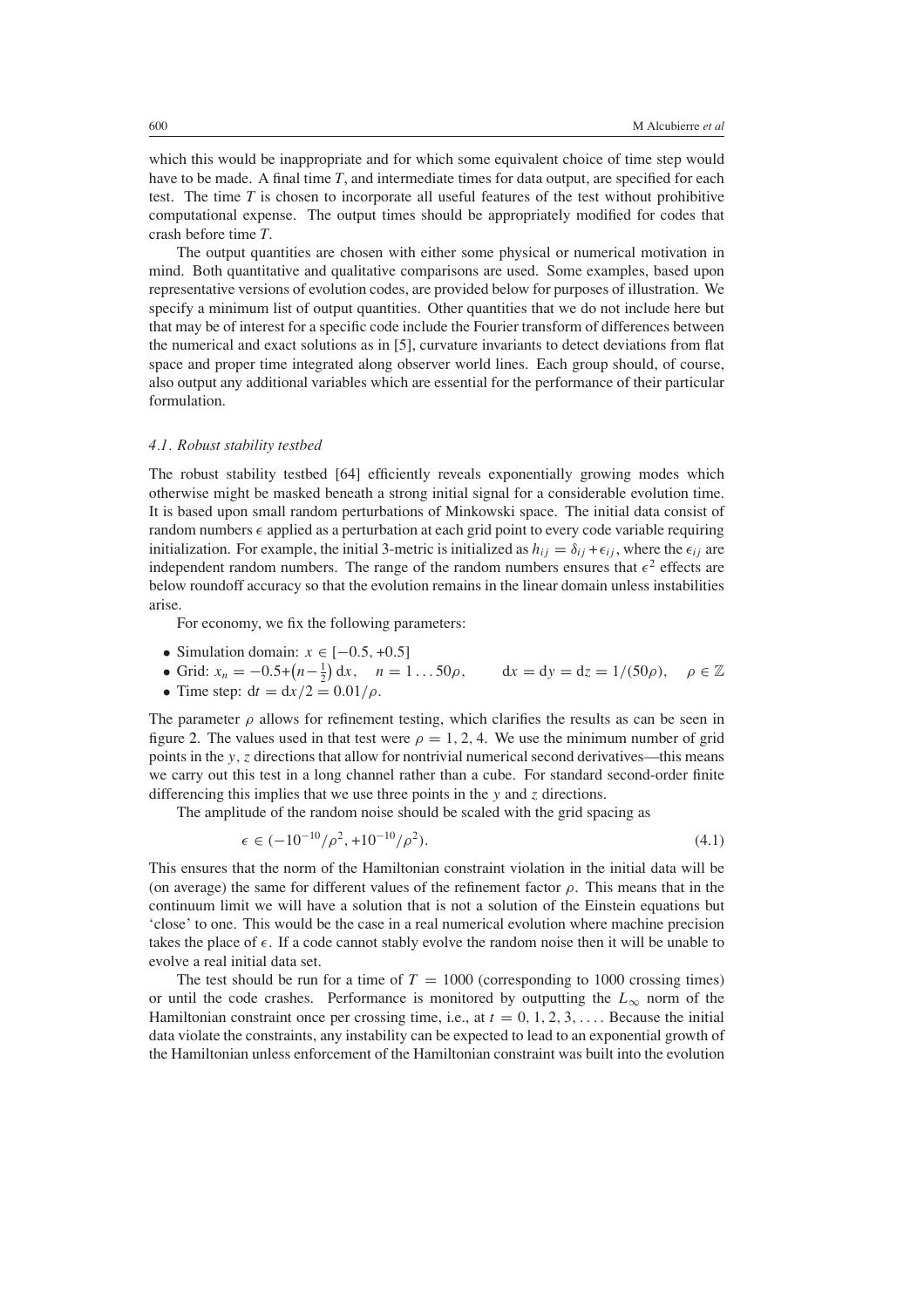

<span id="page-12-0"></span>**Figure 2.** Top: the robust stability test applied to the standard formulation of the ADM equations. It is clear that there is an exponentially growing mode and that the growth rate of the mode depends on resolution. Bottom: the robust stability test applied to the BSSN formulation. The violation of the constraint is approximately constant even after 1000 crossing times. In both cases the harmonic gauge was used. Note the differences in the axes.

algorithm. As an example, figure [2](#page-12-0) shows the performance of standard ADM and BSSN codes and illustrates the efficacy of this test in revealing unstable codes.

## *4.2. Gauge wave testbed*

These tests look at the ability of formulations to handle gauge dynamics. This is done by considering flat Minkowski space in a slicing where the 3-metric  $h_{ij}$  is time dependent. Such gauge waves have been considered before, notably by [82] and [5].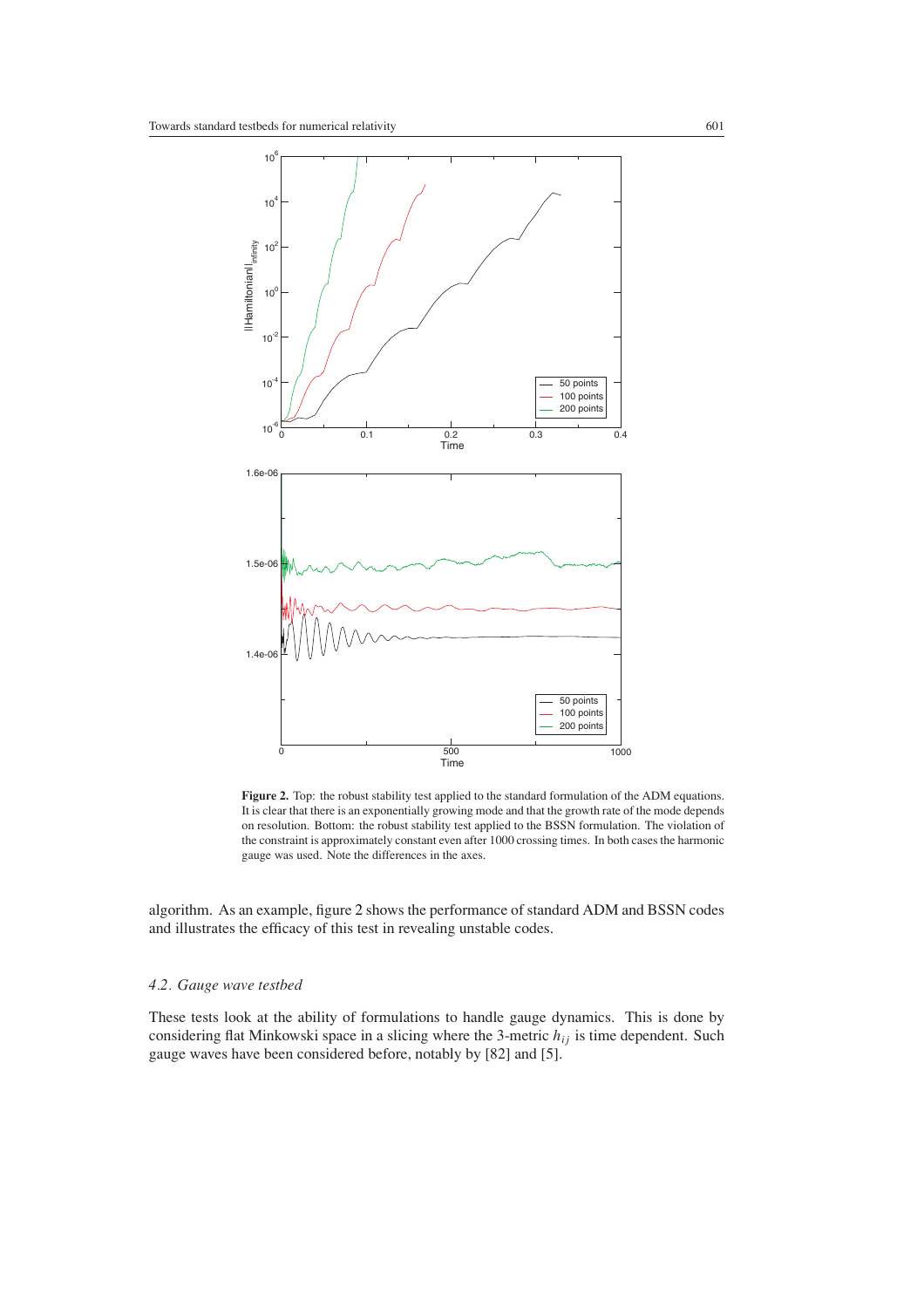We have considered different profiles for gauge waves. For the purpose of this paper we focus on the case of a propagating gauge sine wave. This specific test was used in comparing systems with different hyperbolicity properties in [5].

The 4-metric is obtained from the Minkowski metric  $ds^2 = -dt^2 + d\hat{x}^2 + d\hat{y}^2 + d\hat{z}^2$  by the coordinate transformation

$$
\hat{t} = t - \frac{Ad}{4\pi} \cos\left(\frac{2\pi(x - t)}{d}\right), \qquad \hat{x} = x + \frac{Ad}{4\pi} \cos\left(\frac{2\pi(x - t)}{d}\right),
$$
\n
$$
\hat{y} = y, \qquad \hat{z} = z,
$$
\n(4.2)

<span id="page-13-0"></span>where *d* is the size of the evolution domain. This leads to the 4-metric

$$
= -H dt2 + H dx2 + dy2 + dz2,
$$
 (4.3)

where

$$
H = H(x - t) = 1 - A \sin\left(\frac{2\pi(x - t)}{d}\right),
$$
\n(4.4)

which describes a sinusoidal gauge wave of amplitude *A* propagating along the *x*-axis. The extrinsic curvature is given by

$$
K_{xx} = -\frac{\pi A}{d} \frac{\cos\left(\frac{2\pi(x-t)}{d}\right)}{\sqrt{1 + A\sin\left(\frac{2\pi(x-t)}{d}\right)}},\tag{4.5}
$$

$$
K_{ij} = 0 \qquad \text{otherwise.} \tag{4.6}
$$

Since this wave propagates along the *x*-axis and all derivatives are zero in the *y* and *z* directions, the problem is essentially one dimensional and can simplify the system dramatically for certain formulations, as there is no finite-difference error in the orthogonal directions. A simple coordinate transformation causes the wave to propagate along a diagonal:

$$
x = \frac{1}{\sqrt{2}}(x' - y'), \qquad y = \frac{1}{\sqrt{2}}(x' + y'). \tag{4.7}
$$

The resulting metric is a function of

 $ds^2$ 

$$
\sin\left(\frac{2\pi(x'-y'-t'\sqrt{2})}{d'}\right), \qquad \text{where} \quad d'=d\sqrt{2}.
$$
 (4.8)

Setting  $d'$  to the size of the evolution domain in the  $x'$  and  $y'$  directions gives periodicity along those directions. This test should be run in both axis-aligned and diagonal form.

As any evolution is a pure gauge effect, care must be taken in the choice of lapse and shift to allow a direct comparison between formulations. For example, the Bona–Masso family of gauges [51]

$$
\partial_t \alpha = -\alpha^2 f(\alpha) K, \tag{4.9}
$$

will propagate a gauge wave in direction  $x^i$  with speed  $\alpha \sqrt{fg^{ii}}$ , which can be varied. In contrast, maximal slicing would freeze any gauge pulse, stopping it from propagating.

Note that the time coordinate *t* in the metric [\(4.3\)](#page-13-0) is harmonic, which corresponds to

$$
f(\alpha) = 1. \tag{4.10}
$$

This gauge condition can easily be integrated to  $\alpha = h(x^i)\sqrt{\det g}$ . Also, in this case the gauge speed is simply the speed of light. To ensure that we can directly compare as many formulations as possible we choose harmonic slicing to carry out the evolution for the gauge wave test. Different formulations and codes may demand different implementations of harmonic time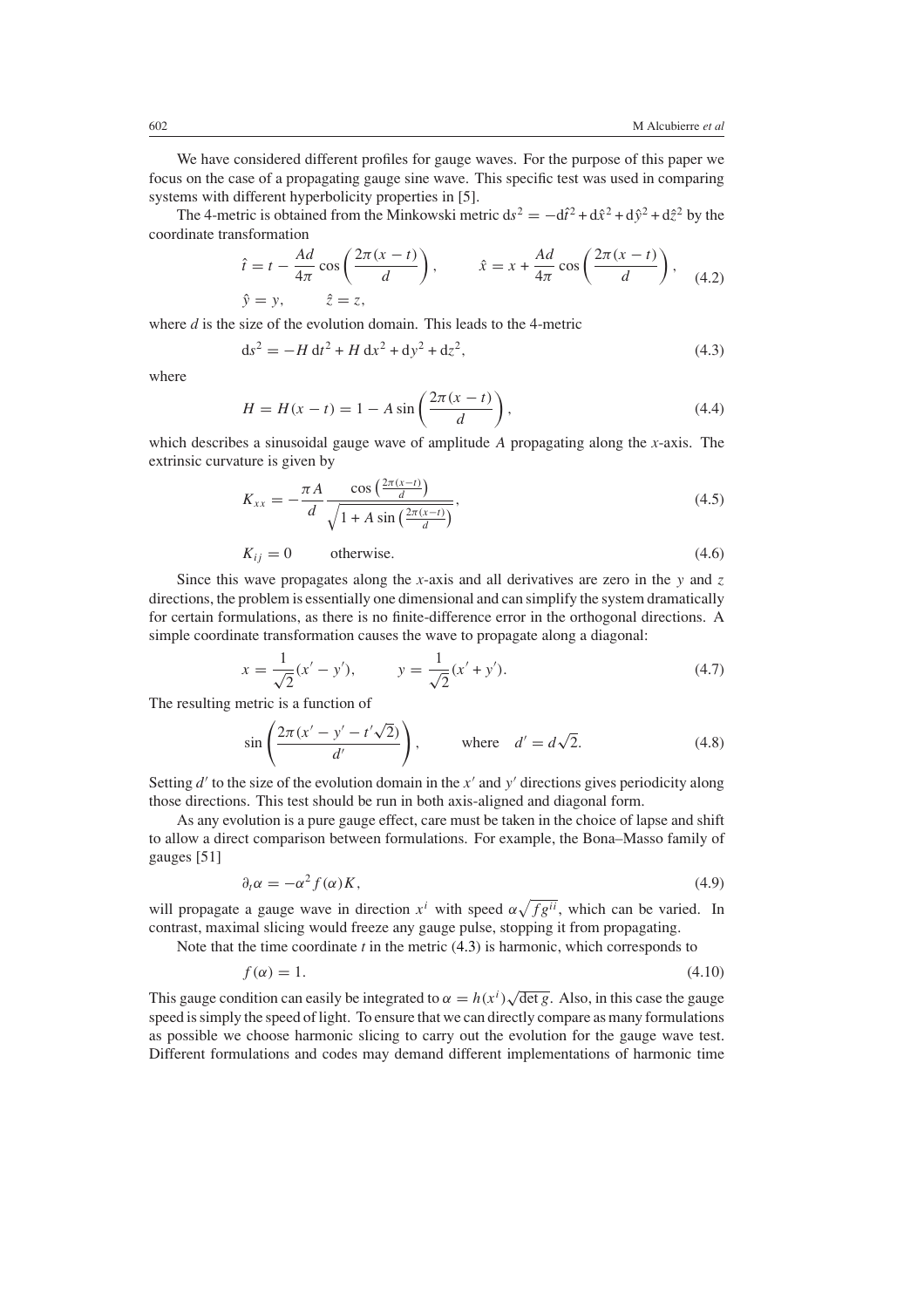slicing for optimal performance. The test should thus be implemented in a way that is analytically compatible with the metric [\(4.3\)](#page-13-0), which still leaves significant freedom.

We run the gauge wave with amplitudes  $A = 10^{-1}$  and  $A = 10^{-2}$ . We have found that smaller amplitudes are quite simple for all codes whilst larger amplitudes can cause numerical error to trigger gauge pathologies, such as the formation of coordinate singularities, very quickly.

The specified wave has wavelength  $d = 1$  in the 1D simulation and wavelength  $d' = \sqrt{2}$ in the diagonal simulation. We find that 50 grid points are sufficient to resolve the profile and therefore make the following choices for the computational grid:

• Simulation domain:<br>1D:

 $x \in [-0.5; +0.5], \quad y = 0, \quad z = 0, \quad d = 1$ diagonal :  $x \in [-0.5; +0.5]$ ,  $y \in [-0.5; +0.5]$ ,  $z = 0$ ,  $d' = \sqrt{2}$ • Grid:  $x^i = -0.5 + (n - \frac{1}{2}) dx$ ,  $n = 1, ..., 50\rho$ ,  $dx = 1/(50\rho)$ ,  $\rho \in \mathbb{Z}$ • Time step:  $dt = dx/4 = 0.005/\rho$ .

The 1D evolution is carried out for  $T = 1000$  crossing times, i.e.,  $2 \times 10^5 \rho$  time steps (or until the code crashes), with output every ten crossing times. The 2D diagonal runs are carried out for  $T = 100$ , with output every crossing time. We run using  $\rho = 1, 2, 4$ .

We output the *L*2, the maxima and minima, and profiles along the *x*-axis through the centre of the grid of  $g_{xx}$ ,  $\alpha$ , tr(K), the Hamiltonian constraint and any other independent constraints that arise in a nontrivial way in a particular formulation. We also calculate the  $L_2$  norm of the difference from the exact solution for  $g_{xx}$  and calculate the convergence factor. Figure [3](#page-15-0) provides examples of test output obtained with a standard ADM code. These results do not show a problem with ADM, but illustrate the expansion of the numerical spacetime. This is due to the reasons mentioned in section 3, stating that any nontrivial spacetime with  $T<sup>3</sup>$ topology must have a singularity either in the past or in the future. The behaviour of the *L*<sup>2</sup> norm of  $g_{xx}$  indicates how the volume element of the space behaves. It is also seen that the evolution is convergent for a long time, nevertheless the higher order terms cause the deviation from convergence.

## *4.3. Linear wave testbed*

This test checks the ability of a code to propagate the amplitude and phase of a travelling gravitational wave. The test is run in the linear regime where there are no complications due to the toroidal topology implicit in periodic boundary conditions. It reveals effects of numerical dissipation and other sources of inaccuracy in the evolution algorithm. We note that the evolution is meaningless once the accumulation of numerical error takes it out of the linear regime.

The initial 3-metric and extrinsic curvature  $K_{ij}$  are given by a diagonal perturbation with components

$$
ds^{2} = -dt^{2} + dx^{2} + (1+b) dy^{2} + (1-b) dz^{2},
$$
\n(4.11)

where

$$
b = A \sin\left(\frac{2\pi(x-t)}{d}\right),\tag{4.12}
$$

for a linearized plane wave travelling in the *x*-direction. Here *d* is the linear size of the propagation domain, and the metric is written here in Gauss coordinates, i.e., with lapse  $\alpha = 1$ and shift  $\beta^i = 0$ . The nontrivial components of extrinsic curvature are then

$$
K_{yy} = \frac{1}{2}\partial_t b, \qquad K_{zz} = -\frac{1}{2}\partial_t b. \tag{4.13}
$$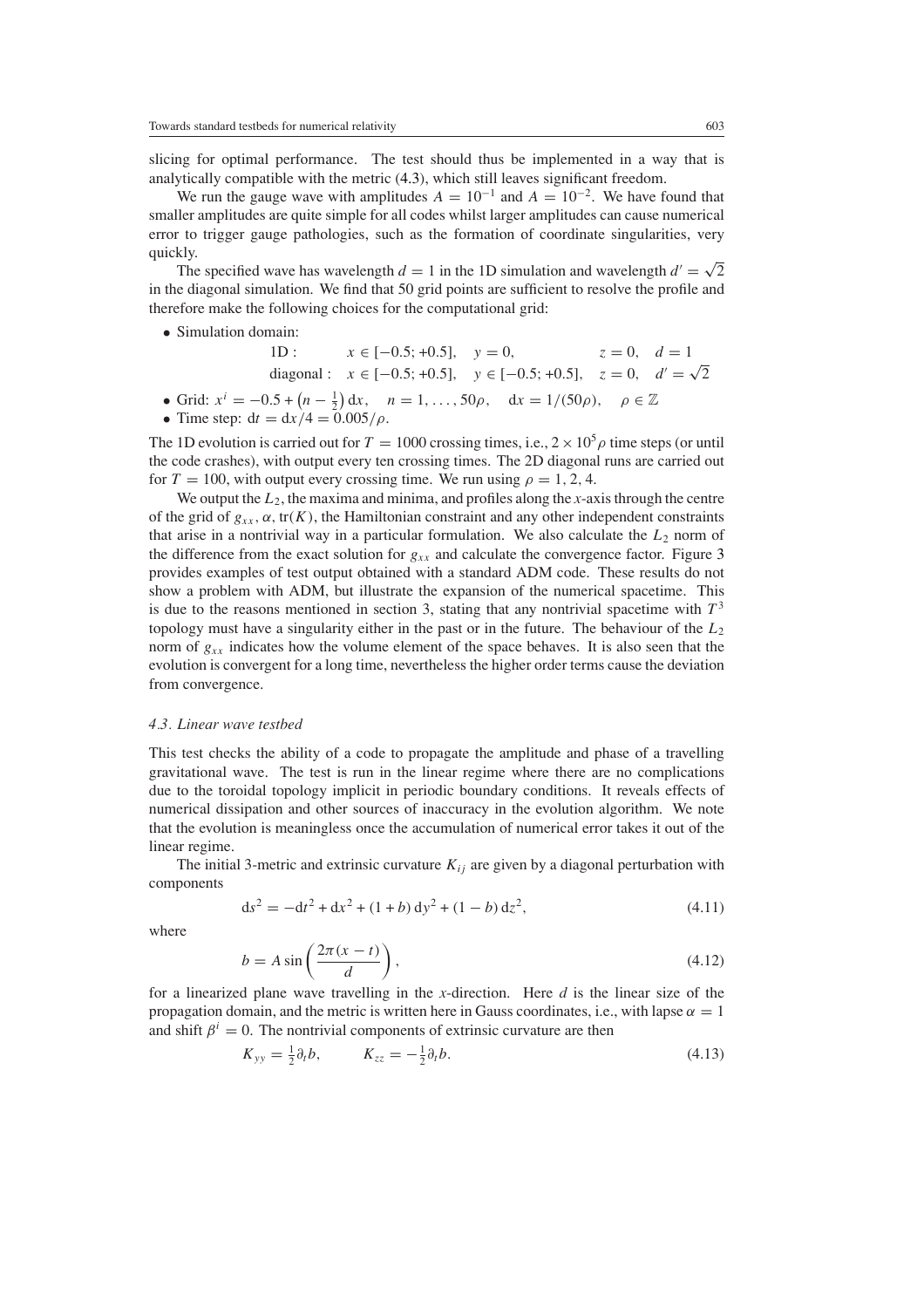

<span id="page-15-0"></span>**Figure 3.** Results for the 1D gauge wave using the standard ADM formulation. Plot (*a*) shows  $\|g_{xx}\|_2$ ; plot (*b*) shows the maximum of the lapse  $\alpha$  and plot (*c*) shows the convergence factor of  $g_{xx}$  calculated using the three resolutions. A value of four would mark exact second-order convergence.

As in the case of the gauge wave, by the simple coordinate transformation

$$
x = \frac{1}{\sqrt{2}}(y' + x'), \qquad y = \frac{1}{\sqrt{2}}(y' - x'), \tag{4.14}
$$

the propagation direction can be aligned with a diagonal. Setting  $d' = d\sqrt{2}$  to the size of the evolution domain in the x', y' directions gives periodicity along those directions.

The amplitude of the wave is chosen as  $\ddot{A} = 10^{-8}$ , such that quadratic terms are of the order of numerical roundoff. Larger amplitudes mean that the solution does not stay in the linear regime sufficiently long.

The geometry of the grid is chosen identical to the 1D gauge wave test, with  $d = 1$  in the 1D case and  $d' = \sqrt{2}$  in the diagonal case:

• Simulation domain:

1D : *x* ∈ [−0*.*5; +0*.*5]*, y* = 0*, z* = 0*, d* = 1 diagonal :  $x \in [-0.5; +0.5]$ ,  $y \in [-0.5; +0.5]$ ,  $z = 0$ ,  $d' = \sqrt{2}$ 

- Grid:  $x^i = -0.5 + (n \frac{1}{2}) dx$ ,  $n = 1, ..., 50\rho$ ,  $dx = 1/(50\rho)$ ,  $\rho \in \mathbb{Z}$
- Time step:  $dt = dx/4 = 0.005/\rho$ .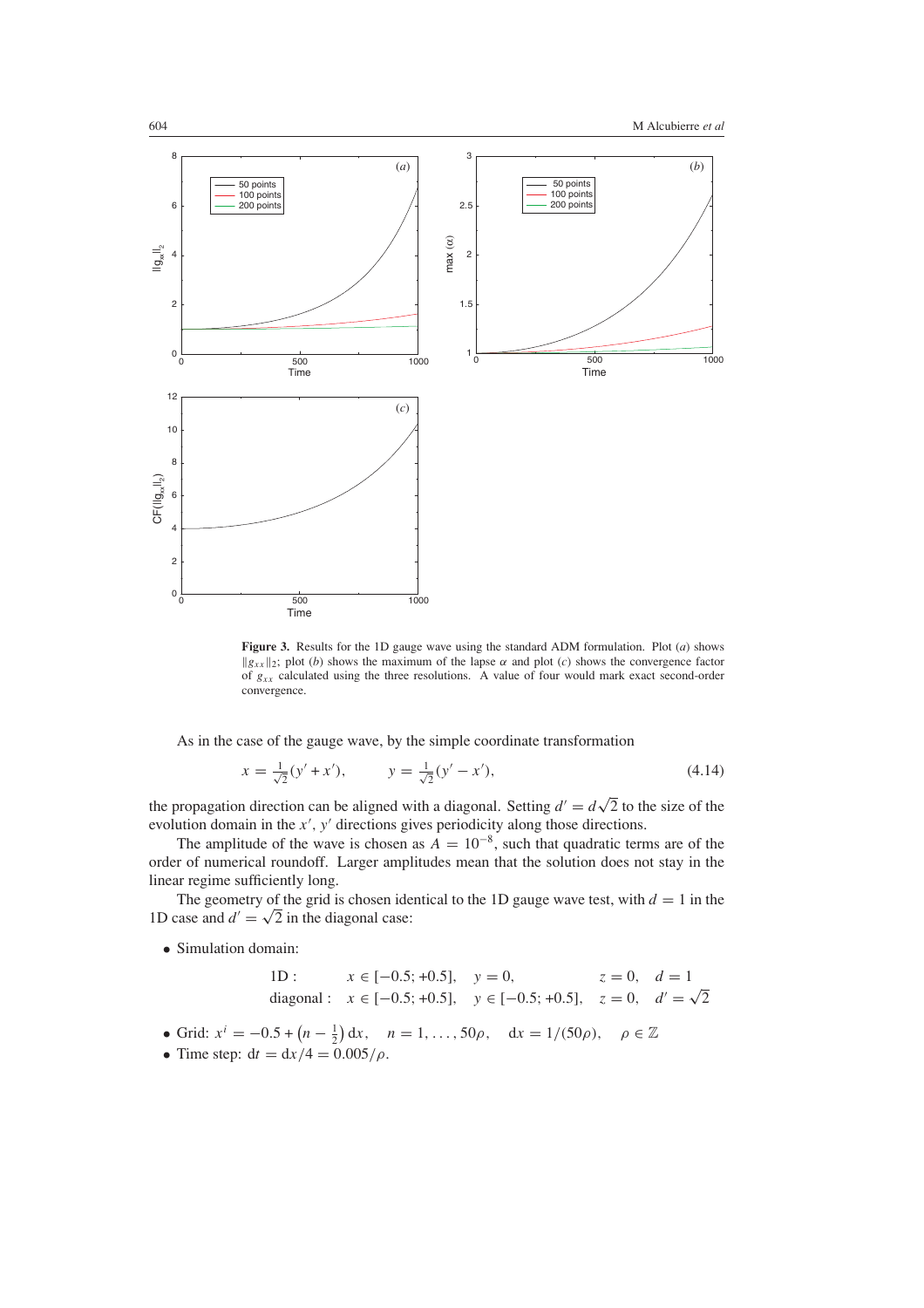

<span id="page-16-0"></span>**Figure 4.** A 1D linear wave shown at different resolutions. Although the run lasted 1000 crossing times, the output is shown after 500 crossing times in order to indicate the trend of how resolution affects phase accuracy. The numerical dissipation is low but the cumulative phase error is high at the coarser resolutions. It is clear that the phase error converges away. The results are from the code ABIGEL which implements a fully harmonic formulation [4].

As in the gauge wave case, the 1D evolution is carried out for  $T = 1000$  crossing times, i.e.,  $2 \times 10^5 \rho$  time steps (or until the code crashes), with output every ten crossing times. The 2D diagonal runs are carried out for  $T = 100$ , with output every crossing time. For the trivial directions (*y* and *z* for the wave propagating along the *x* axis and *z* for the wave propagating along the diagonal), we use the minimum number of grid points in the *y,z* directions that allow for non-trivial numerical second derivatives. For standard second-order finite differencing this implies that we use three points in the appropriate directions. We run using  $\rho = 1, 2, 4$ .

The output quantities are similar to those for the gauge wave: the  $L_{\infty}$  and  $L_2$  norms, the maxima and minima, and profiles along the *x*-axis through the centre of the grid of  $g_{yy}$ ,  $g_{zz}$ , tr $(K)$ , the Hamiltonian and any other nontrivial constraints, and the  $L_{\infty}$  norm of the difference from the linear exact solution for  $g_{zz}$ . Figure [4](#page-16-0) illustrates the profiles of  $g_{zz} - 1$  obtained using a code based upon harmonic coordinates.

# *4.4. Polarized Gowdy wave testbed*

All the tests described so far considered initial data which were perturbations of a flat background. Here we use a genuinely curved exact solution—a polarized Gowdy spacetime to test codes in a strong field context. The polarized Gowdy  $T<sup>3</sup>$  spacetimes are solutions of the vacuum Einstein equations on the 3-torus, and describe an expanding universe containing plane polarized gravitational waves [80]. Gowdy spacetimes have previously been used for testing numerical relativity codes by a number of authors [25, 26, 28]. They have also been extensively studied in mathematical cosmology; see, e.g., [83] for the latest results. An extensive analytical and numerical study of Gowdy spacetimes has been carried out by Berger [84].

<span id="page-16-1"></span>The polarized Gowdy metric is usually written as

$$
ds^{2} = t^{-1/2} e^{\lambda/2} (-dt^{2} + dz^{2}) + t dw^{2},
$$
\n(4.15)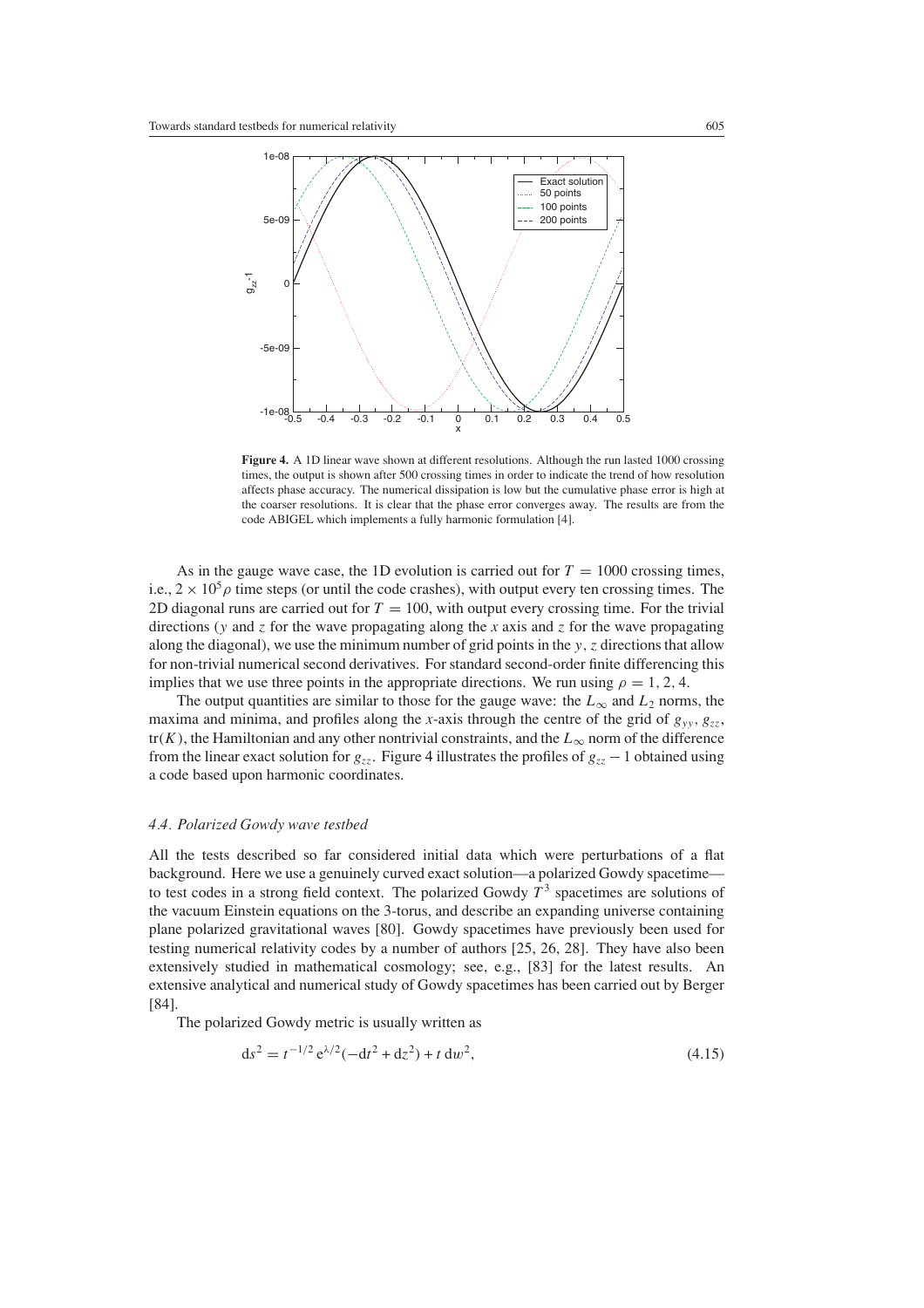where

$$
dw^2 = e^P dx^2 + e^{-P} dy^2.
$$
 (4.16)

Here the time coordinate *t* is chosen such that time increases as the universe expands. For code testing, it is quite interesting to compare collapsing and expanding situations. We will thus carry out our tests in *both* time directions. The quantities *λ* and *P* are functions of *z* and *t* only and are periodic in *z*. The metric is singular at  $t = 0$  which corresponds to the cosmological singularity.

<span id="page-17-2"></span>With the metric [\(4.15\)](#page-16-1), the Einstein evolution equations can be reduced to a single linear equation for *P* [80]:

$$
P_{,tt} + t^{-1}P_{,t} - P_{,zz} = 0. \tag{4.17}
$$

<span id="page-17-0"></span>The constraint equations become

$$
\lambda_{,t} = t \left( P_{,t}^2 + P_{,z}^2 \right),\tag{4.18}
$$

<span id="page-17-1"></span>and

$$
\lambda_{,z} = 2t P_{,z} P_{,t},\tag{4.19}
$$

and correspond to the Hamiltonian [\(4.18\)](#page-17-0) and momentum [\(4.19\)](#page-17-1) constraints. The general solution to equation [\(4.17\)](#page-17-2) is a sum of terms of the form  $\alpha \log t + \beta$ , where  $\alpha$  and  $\beta$  are real constants, and terms of the form  $Z_0(2\pi nt)\cos(2\pi nz)$  and  $Z_0(2\pi nt)\sin(2\pi nz)$ , where *n* is an integer (assuming periodicity of 1 in  $z$ ) and  $Z_0$  is a linear combination of the Bessel functions  $J_0$  and  $Y_0$ . We follow [25] in the choice of the particular solution and set

$$
P = J_0(2\pi t)\cos(2\pi z),\tag{4.20}
$$

<span id="page-17-4"></span><span id="page-17-3"></span>which yields

$$
g_{xx} = t e^P
$$
,  $g_{yy} = t e^{-P}$ ,  $g_{zz} = t^{-1/2} e^{\lambda/2}$ , (4.21)

$$
K_{xx} = -\frac{1}{2}t^{1/4} e^{-\lambda/4} e^{P} (1 + t P_{,t}),
$$
  
\n
$$
K_{yy} = -\frac{1}{2}t^{1/4} e^{-\lambda/4} e^{-P} (1 - t P_{,t}),
$$
  
\n
$$
K_{zz} = \frac{1}{4}t^{-1/4} e^{\lambda/4} (t^{-1} - \lambda_{,t}).
$$
\n(4.22)

<span id="page-17-5"></span>The shift vanishes, and the lapse is given as

$$
\alpha = \sqrt{g_{zz}} = t^{-1/4} e^{\lambda/4}.
$$
\n(4.23)

Using our choice for  $P$  [\(4.20\)](#page-17-3), the constraint equations [\(4.18\)](#page-17-0) and [\(4.19\)](#page-17-1) yield an expression for *λ*:

<span id="page-17-6"></span>
$$
\lambda = -2\pi t J_0(2\pi t) J_1(2\pi t) \cos^2(2\pi z) + 2\pi^2 t^2 [J_0^2(2\pi t) + J_1^2(2\pi t)] -\frac{1}{2} \{ (2\pi)^2 [J_0^2(2\pi) + J_1^2(2\pi)] - 2\pi J_0(2\pi) J_1(2\pi) \}.
$$
\n(4.24)

Note that  $A = \int_z t P_{,t} dz$  is a constant of motion and can be used for monitoring the accuracy of a code. In our case *A* is set to zero by the choice of initial data.

Figures showing  $P$ ,  $\lambda$  and extrinsic curvature components, constructed from the analytic formulae, are given in figures [5](#page-18-0) and [6.](#page-18-1) While *P* slowly decays to zero, *λ* shows a secular linear growth due to the cosmological expansion, and both *P* and  $\lambda$  exhibit gravitational wave oscillations. Note that although the individual extrinsic curvature components do *not* exhibit a fixed sign, tr *K* is negative and decays in absolute value, consistent with the cosmological expansion. The linear growth of *λ* leads to exponential growth in the metric component *gzz*. This makes an evolution with standard  $3 + 1$  ADM variables much harder than evolving the Gowdy quantity *P*.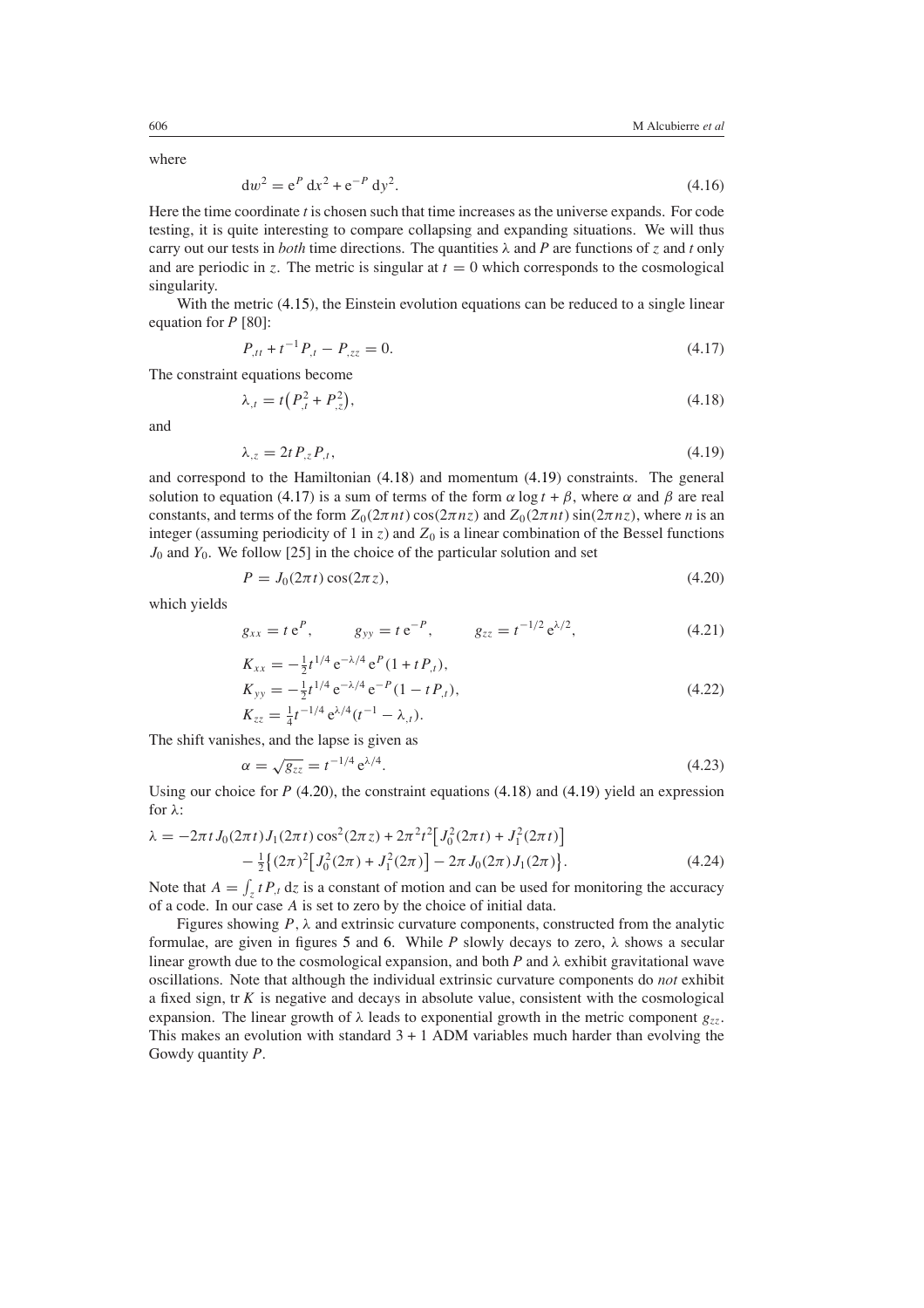

**Figure 5.** The quantities *P* and *λ* appearing in the Gowdy metric [\(4.15\)](#page-16-1) are plotted versus *z* and *t*.

<span id="page-18-0"></span>

<span id="page-18-1"></span>**Figure 6.** The extrinsic curvature components  $K_{xx}$  and  $K_{zz}$ , as given in equations [\(4.22\)](#page-17-4), and tr *K* at the coordinate origin are plotted versus time *t*.

The (coordinate) velocity of light is constant in the coordinates chosen in equation [\(4.15\)](#page-16-1), and with a fixed spatial discretization size  $\Delta z$  the Courant condition is consistent with a fixed time step  $\Delta t$ . This makes it convenient to choose the gauge [\(4.15\)](#page-16-1) for evolving in the *expanding* direction. We will see below, however, that this leads to exponential growth in the metric component  $g_{zz}$ . For the collapsing direction, this would lead to a singularity at  $t = 0$ , so we will evolve this case with a different slicing as discussed below.

For the forward (expanding) evolution, we set initial data from the exact solution at  $t = 1$ , which yields initial data of order unity, and evolve with any lapse condition which is equivalent in the continuum limit to the exact lapse given by equation [\(4.23\)](#page-17-5). Due to the exponential growth in the metric variables, such evolutions may crash rather soon but will test the accuracy of a code in a rather harsh situation. In order to evolve in the backward time direction, we choose harmonic time slicing, as has previously been done by Garfinkle [26]. Since harmonic slicing is marginally singularity avoiding [85, 86], such evolutions should only asymptotically reach the singularity at  $t = -\infty$ .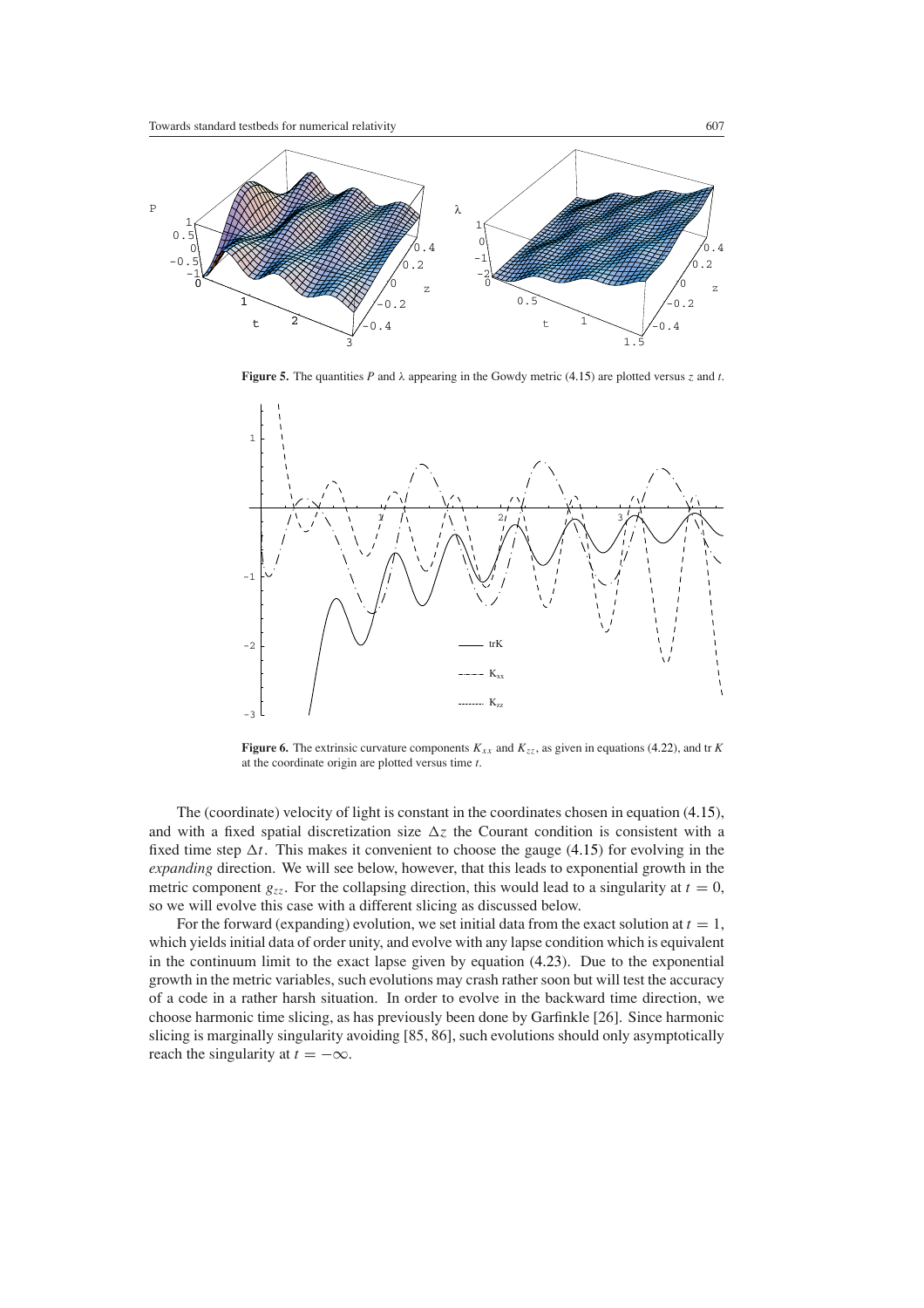It turns out that it is actually quite simple to write down an exact solution for harmonic slicing, which greatly simplifies the task of choosing appropriate gauge source functions for various formalisms. Starting with the Gowdy metric, as given by equation [\(4.15\)](#page-16-1), we look for a coordinate transformation  $(t, x^i) \rightarrow (\tau, x^i)$ , with  $t = F(\tau)$ . In the new coordinates, the lapse becomes  $\hat{\alpha} = F(\tau)^{-1/4} \partial_{\tau} F(\tau) e^{\lambda/4}$ . The harmonicity condition  $\Box t = 0$  then implies

$$
e^{-\lambda/2}[F\partial_{\tau\tau}F - \partial_{\tau}F^2] = \sqrt{F}\partial_{\tau}F^3,\tag{4.25}
$$

with the solution  $F(\tau) = k e^{c\tau}$ , where *c* and *k* are free constants. The lapse in this new gauge is

$$
\hat{\alpha}(\tau) = ck^{3/4} \exp(3c\tau/4 + \lambda(F(\tau), z)/4). \tag{4.26}
$$

In order to start the collapse slowly, and to simplify initial data, we choose the constants *c, k* in such a way that  $\hat{\alpha} = 1$  at the initial time  $t = t_0$ . Picking a value  $t_0$  for which  $J_0(2\pi t_0) = 0$ , equation [\(4.24\)](#page-17-6) implies that  $\hat{\alpha}$  is independent of *z*. Using

$$
\tau_0 = \frac{1}{c} \ln \left( \frac{t_0}{k} \right), \qquad \lambda(k e^{c\tau_0}, z) = \lambda_0,
$$

we obtain

$$
\hat{\alpha}_0 = ct_0^{3/4} e^{\lambda_0/4}.
$$
\n(4.27)

Given our requirement  $\hat{\alpha}_0 = 1$ , and choosing  $t_0 = \tau_0$ , i.e.,  $F(\tau_0) = \tau_0$ , we get

$$
c = t_0^{-3/4} e^{-\lambda_0/4}, \qquad k = t_0 e^{-ct_0}.
$$
\n(4.28)

We will choose a particular value of  $t_0$  such that the initial slice is far from the cosmological singularity, but not so far that we have to deal with extremely large numbers. We pick the twentieth zero of the Bessel function  $J_0(2\pi t_0)$ , which yields  $t_0 \sim 9.8753205829098$ , corresponding to

$$
c \sim 0.0021195119214617, \qquad k \sim 9.6707698127638.
$$

The values of the metric components found from [\(4.15\)](#page-16-1) at  $t = t_0$  are then  $g_{xx} = g_{yy} = t_0$ ,  $g_{zz} \sim 2.283 \times 10^3$ . This choice challenges a numerical code for accurately tracking a small effect (the dynamics in  $g_{xx}$ ,  $g_{yy}$ ) together with a larger effect (dynamics in  $g_{zz}$ ). Other choices are of course possible, and certainly worth exploring. For the purpose of a standard testbed, which should provide tests which are able to discriminate well between different formulations, the current choice seems appropriate.

The geometry of the grid is chosen analogous to the 1D gauge wave test:

- Simulation domain: *z* ∈ [−0*.*5; +0*.*5]*, x* = *y* = 0
- Grid:  $z^i = -0.5 + (n \frac{1}{2}) dz$ ,  $n = 1 ... 50ρ$ ,  $dz = 1/(50ρ)$ ,  $ρ ∈ Z$
- Time step:  $dt = dz/4 = 0.005/\rho$
- Run time:  $T = 1000$ , i.e., 1000 crossing times or until code crash.

We output the  $L_{\infty}$  and  $L_2$  norms, the maxima and minima, and profiles along the *z*-axis through the centre of the grid of  $g_{zz}$ ,  $\alpha$ , tr(K), the Hamiltonian constraint and all other nontrivial constraints of the formulation, and some typical evolution variables, depending on the evolution system chosen. We output norms every crossing time, and profiles either every ten crossing times or once per crossing time for some initial time, depending on the behaviour of the solution. We also calculate the  $L_{\infty}$  norms of the difference from the exact solution for *gxx* and *gzz* for the expanding direction.

As a sample result, we present a comparison of an ADM and a BSSN code for the collapsing direction in figure [7.](#page-20-0) While the ADM code shows roughly second-order convergence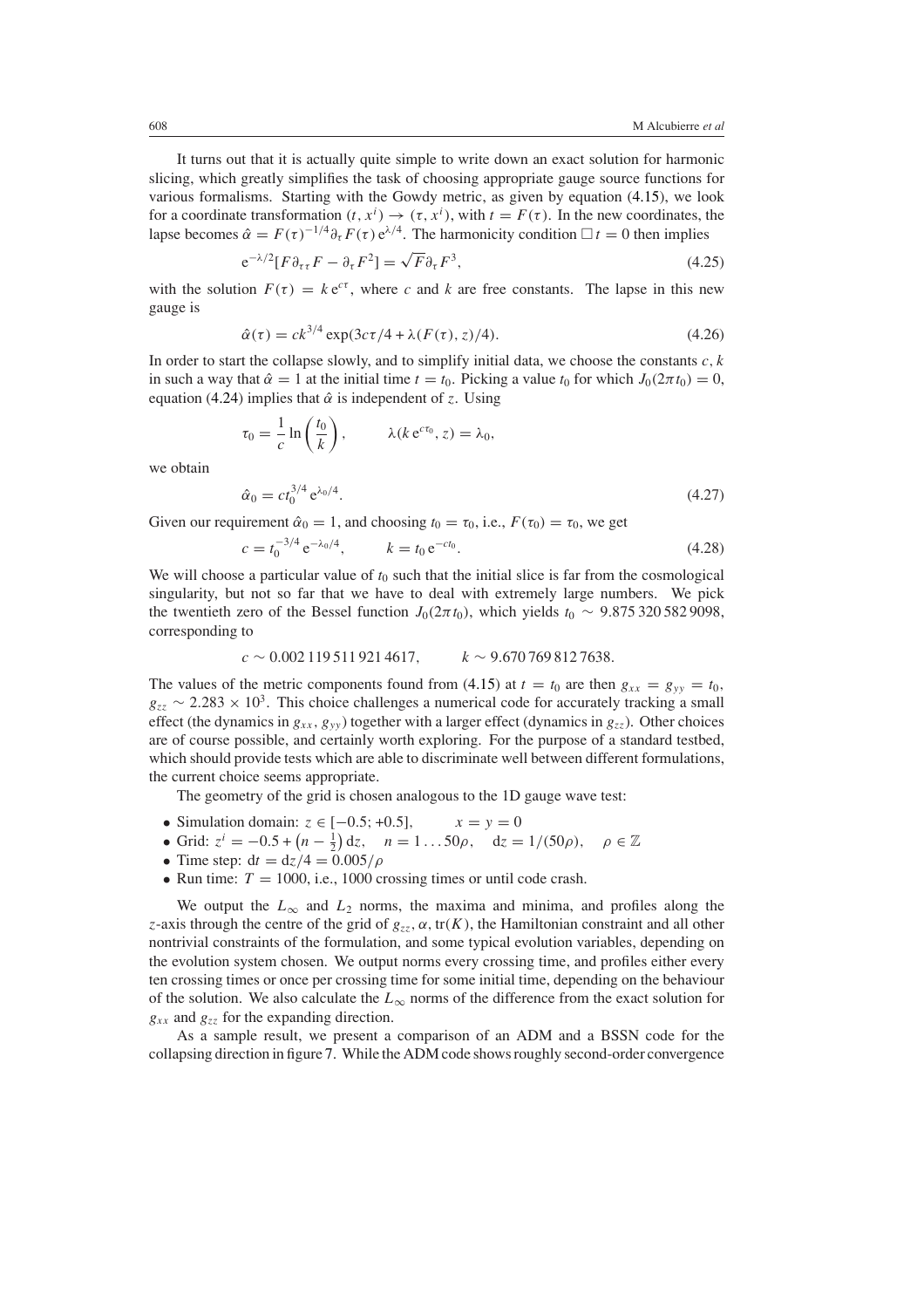

<span id="page-20-0"></span>**Figure 7.** Comparison of the  $L_{\infty}$  norm of the Hamiltonian constraint for ADM versus BSSN. For the purpose of presentation, the time coordinate has been adjusted to coincide with the number of crossing times. Top: the growth of the  $L_{\infty}$  norm of the Hamiltonian constraint on a double logarithmic scale; bottom: the ratios of the  $L_{\infty}$  norm of the Hamiltonian constraint for resolutions of 100 and 200 points. A value of four would mark exact second-order convergence.

for 1000 crossing times (we show the first 500 for better comparison with the BSSN results), only the lowest resolution BSSN run lasts for 1000 crossing times with the higher resolution runs crashing significantly earlier. The loss of convergence is clear in figure [7.](#page-20-0) The poor performance of the BSSN code seems to be rooted in its mixing of components. The comparatively good performance of the ADM code supports the usefulness of this test. Alternative choices of initial data can be made to yield tests with different characteristics, but will not be included in this round of tests.

# **5. Discussion**

We have presented a programme to develop a suite of standardized testbeds for numerical relativity, and a first round of tests. All tests are specified in great detail which extends to numerical methods, grid set-up and choice of output quantities to facilitate comparisons.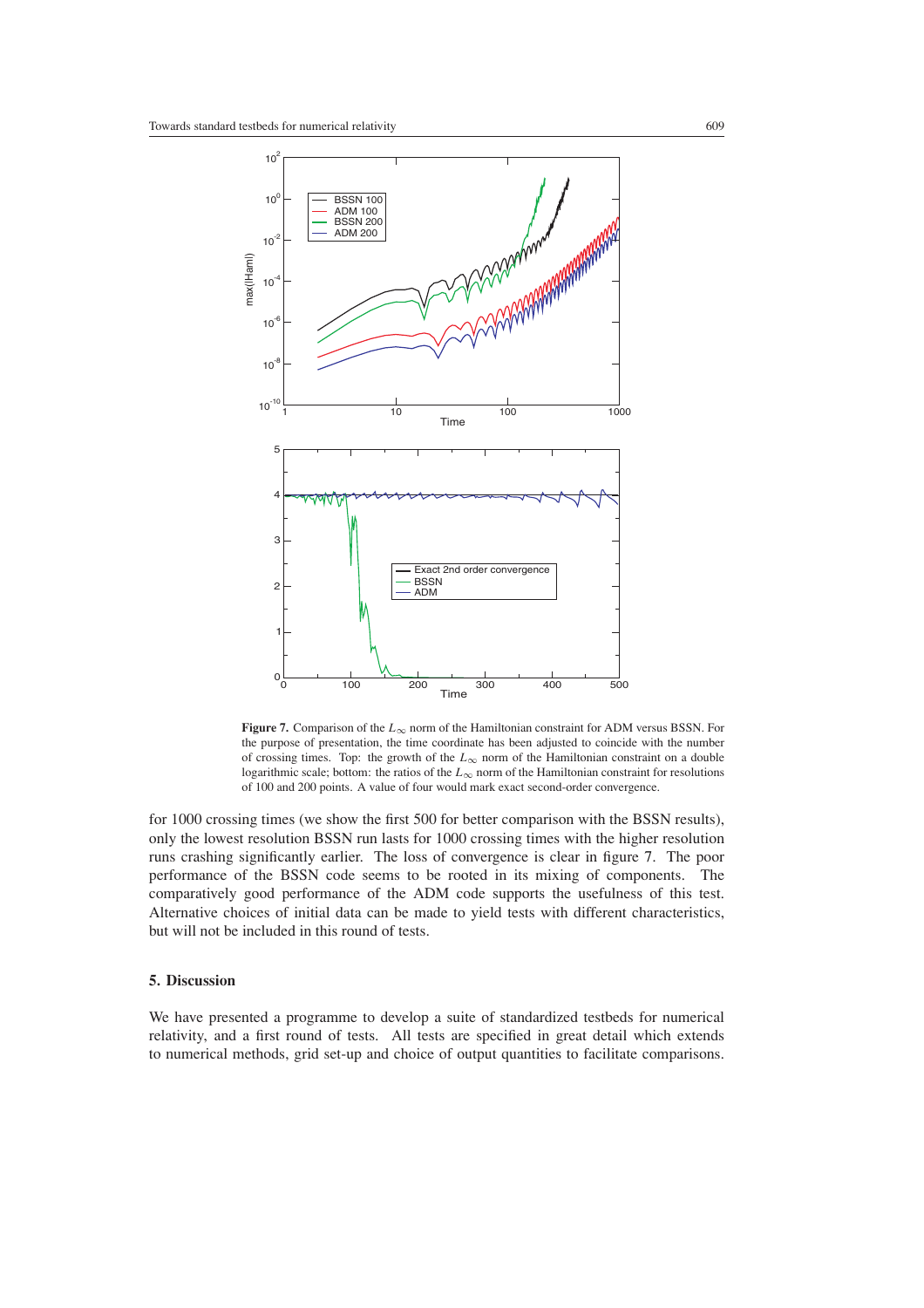The tests are based on vacuum solutions and periodic boundaries. Even in this simple setup, the design of tests is a highly nontrivial task and several subtle issues require careful consideration: the effects of gravitational collapse introduce considerable subtleties in tests of general relativity with periodic boundary conditions and have been discussed in some detail. Comparing runs for spacetimes which possess symmetries in different set-ups where the symmetry is manifest, disguised by a coordinate transformation, or disguised by adding random noise, can help understand the problem of what one can learn from simple onedimensional tests, and help test different aspects of a code. In particular, this has been found useful in separating problems connected to ill-posedness from other sources of instability or inaccuracy.

Several of the tests presented here have been used previously in one form or another, but we have tried to improve their specifications in order to increase their practical value. We have modified the robust stability test based on random noise as presented in [64] to reduce computational resources when comparing different resolutions and added such a comparison as an integral part of the test. Our set-up of the collapsing polarized Gowdy wave test combines a particularly simple choice of initial data with a simple form of the exact solution.

The art of interpreting testbed results requires mastery of the art of interpreting spacetimes. The latter has to be applied both to the continuum limits and to the discretized approximations in order to understand results. A simple example is provided by the gauge wave test, where individual runs may exhibit collapse or expansion as a result of a physical instability of the exact solution. Clearly, a valid code still has to show convergence to this unstable exact solution. We strongly emphasize the importance of comparing results for different resolutions. In particular, convergence tests not only exhibit plain coding errors or numerical instabilities, but also it is important to obtain convergence information for all simulations individually, for the whole length of a run. This is illustrated by our comparison of an ADM and a BSSN code for the collapsing Gowdy test. Also, we emphasize that it is not sufficient to monitor constraints to analyse instabilities, but further quantities need to be analysed to render possible scientifically valuable conclusions.

We have carried out sufficient experimentation with these tests to ensure that they can be implemented with reasonable computational resources and that they can effectively discriminate between the performance of different codes. A separate paper presenting and interpreting test results for codes of all groups that wish to participate will be prepared at a later date. At present, we invite all numerical relativity groups to submit results and join as co-authors in this next paper.

Information on submitting results can be found at the web site www. ApplesWithApples.org. Instructions can also be found there for accessing the results submitted by the various participating groups. We also encourage groups to submit results from tests that go beyond the ones proposed here and that reveal further insight into code performance. This would be particularly helpful in the design of future tests. Also, information concerning forthcoming workshops, and contact information for the participating groups, are posted on the website.

The tests presented here are not intended to be an exhaustive or even minimal list of tests that should be applied to a particular formulation or code. However, they are sufficiently simple and general to allow all groups to compare results with reasonable computational effort. They provide a way of rapidly checking the utility of a code or formulation in situations where detailed theoretical analysis is not possible. The tests also allow isolation of problems of different origin, such as the mathematical formulation, the choice of gauge or the inaccuracy of the numerical method. They do this in a simple situation where cross-comparison with other codes can suggest remedies.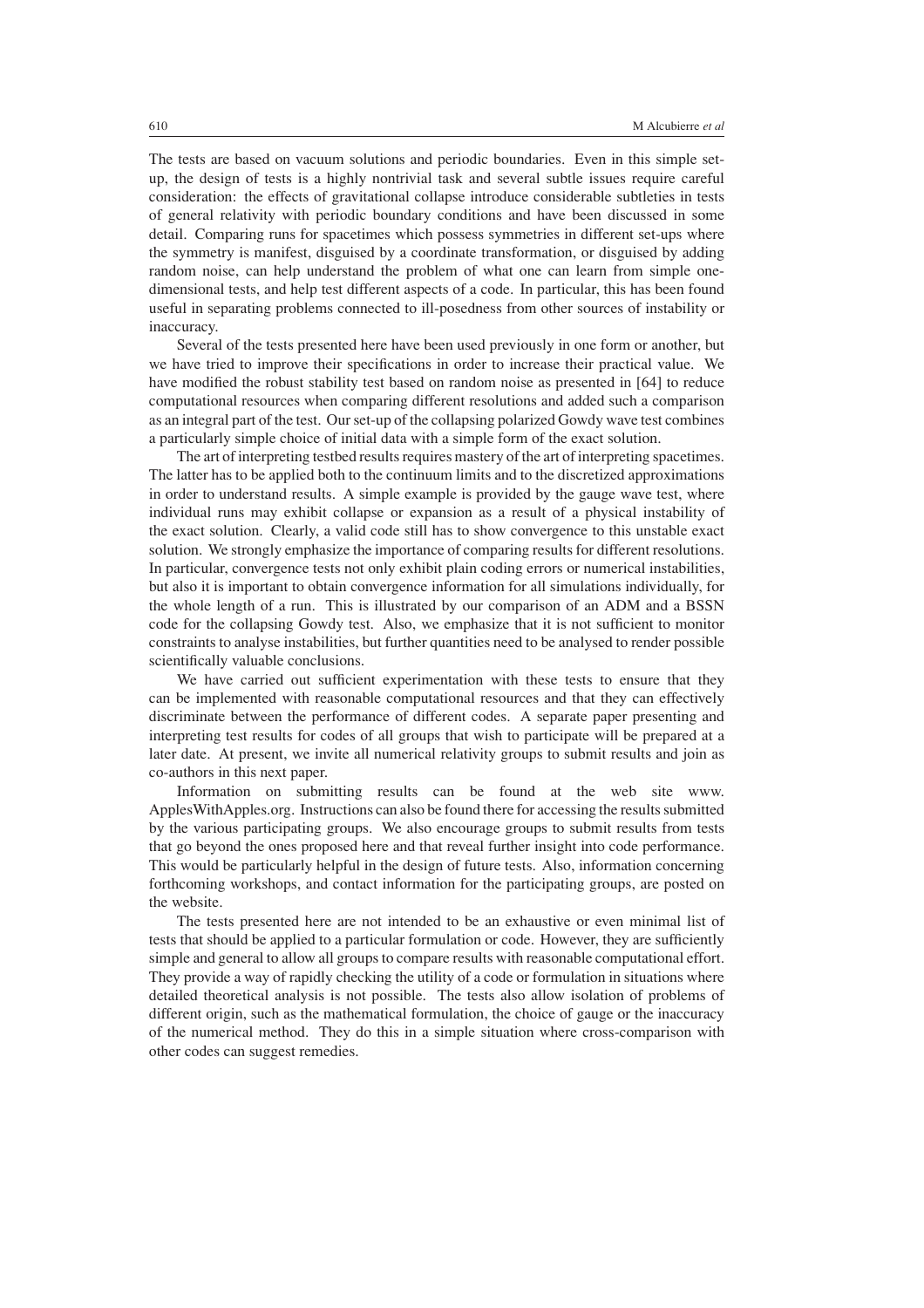Our motivation was essentially twofold: on the physical side, it is the problem of predicting gravitational wave signals from inspiraling binaries, and ultimately the comparison with experiments. Thus, in the long range, we aim at designing test cases for comparisons that involve the actual physical scenarios we are interested in, for example, binary black holes or binary neutron stars. On the technical side, our main motivation is to contribute to the understanding of the root of numerical instabilities in numerical relativity. Many causes have been suggested, such as constraint violations or boundary conditions. While a rigorous mathematical analysis of the complete problem seems currently out of reach—this would have to include all effects inherent in the physical theory, the particular continuum equations at hand and the discretization schemes—a systematic approach based on numerical experiments seems necessary in order to supplement whatever partial mathematical understanding can be developed. In practical computations, one will have to deal with many sources of instabilities. By devising a sufficiently rich and precise set of tests, we hope to exhibit such problems in a clean environment and help disentangle different effects. A simple example for this type of contribution is given in the present paper, where our tests may expose effects of ill-posed evolution problems, numerical instabilities, gauge instabilities, constraint violating modes and actual cosmological expansion*/*collapse as triggered by the physics of the initial data versus effects triggered by numerical error. Examining and disentangling these effects for a set of evolution formalisms will be the subject of a follow-up paper. Future versions of the test suites will incorporate boundary conditions, stability under different gauge choices, and initial data that lead to singularities, for example, initial data containing apparent horizons.

We are proposing here the first step towards establishing a community wide resource which will allow all groups to profit from each other's successes and failures. Broad participation is essential for the success of this goal. Future workshops, along the lines of the first Mexico workshop, are being planned. The key challenge for the next round of tests will be to include the significantly more complex problem of boundaries.

## **Acknowledgments**

We have benefited from discussions with our colleagues T Baumgarte, H Friedrich, R A Issacson, L Lindblom and B Schmidt. We are especially indebted to A Rendall and H Ringström for helping identify some of the traps in designing useful testbeds with toroidal topology. Many of the groups participating in these tests have utilized the Cactus infrastructure [87]. The work was supported by NSF grant PHY 9988663 to the University of Pittsburgh and PHY-0071020 to the University of Maryland, the Collaborative Research Centre (SFB) 382 of the DFG at the University of Tubingen. HS is supported by the special postdoctoral ¨ researcher programme at RIKEN and partially by the Grant-in-Aid for Scientific Research Fund of the Japan Society for the Promotion of Science, no 14740179. DS acknowledges the support of the Centre for Gravitational Wave Physics funded by NSF PHY-0114375 and grant PHY-9800973. MA acknowledges partial support from CONACyT-Mexico through the repatriation programme and from DGAPA-UNAM through grants IN112401 and IN122002. RT thanks A Khokhlov and I Novikov for encouragement and hospitality, and SH thanks the university of the Balearic islands for hospitality.

## **References**

- [1] Baumgarte T W and Shapiro S L 2003 *Phys. Rep.* **376** 41 (*Preprint* gr-qc*/*0211028)
- [2] Shinkai H and Yoneda G 2002 *Progress in Astronomy and Astrophysics* (New York: Nova Science) (*Preprint* gr-qc*/*0209111)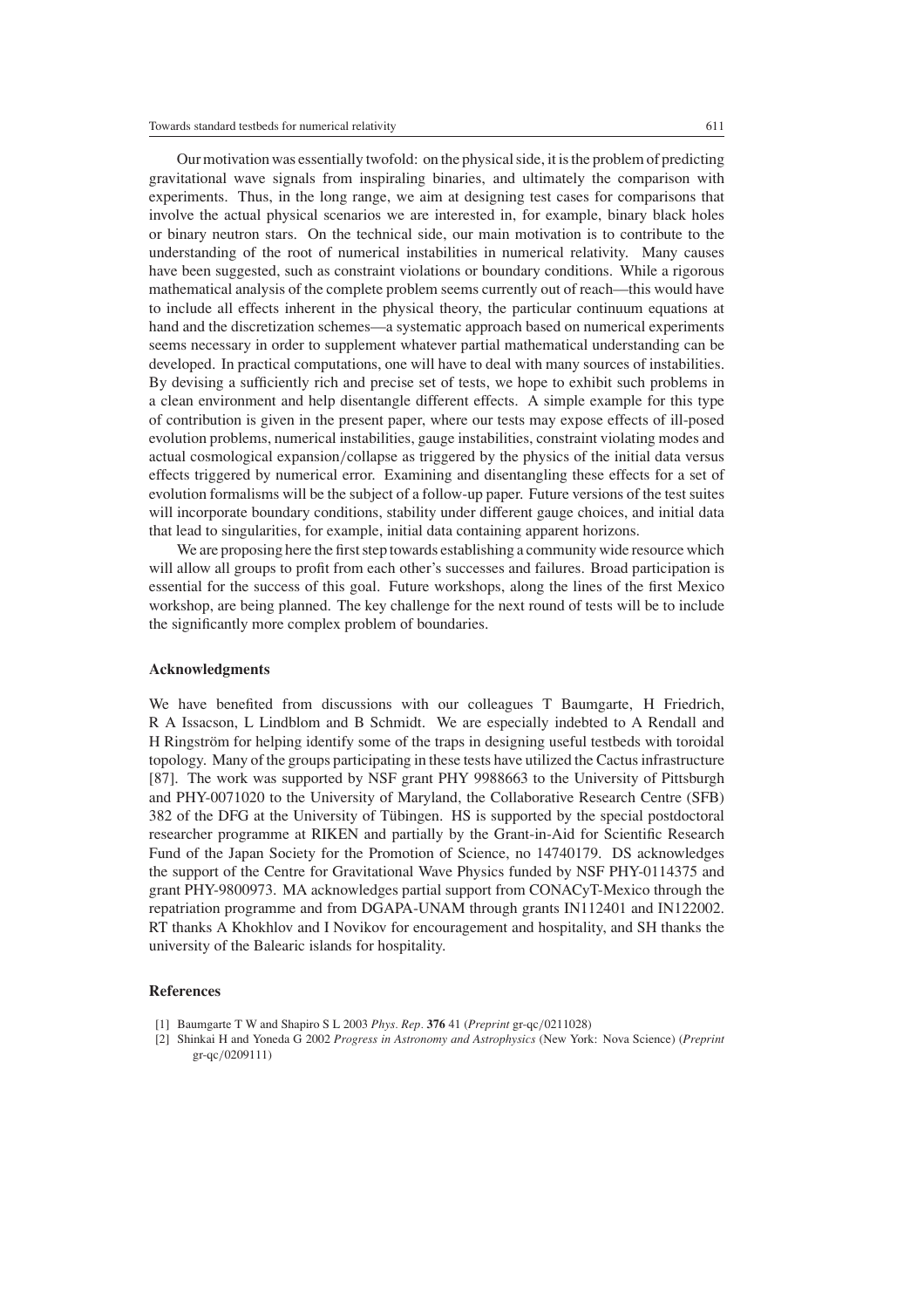- [3] Lehner L 2001 *Class. Quantum Grav.* **18** R250 (*Preprint* gr-qc*/*0106072)
- [4] Szilagyi B and Winicour J 2002 *Preprint* gr-qc*/*0205044
- [5] Calabrese G, Pullin J, Sarbach O and Tiglio M 2002 *Phys. Rev.* D **66** 041501 (*Preprint* gr-qc*/*0207018)
- [6] Calabrese G, Pullin J, Sarbach O and Tiglio M 2002 *Phys. Rev.* D **66** 064011 (*Preprint* gr-qc*/*0205073)
- [7] Bona C and Palenzuela C 2002 *Current Trends in Relativistic Astrophysics (Lecture Notes in Physics vol 617)* ed L Fernández and L M González (Berlin: Springer) (Preprint gr-qc/0202101)
- [8] Bona C, Massó J, Seidel E and Walker P 1998 *Preprint* gr-qc/9804052
- [9] Balakrishna J, Daues G, Seidel E, Suen W -M, Tobias M and Wang E 1996 *Class. Quantum Grav.* **13** L135
- [10] Alcubierre M, Allen G, Brügmann B, Seidel E and Suen W-M 2000 Phys. Rev. D 62 124011 (Preprint grqc*/*9908079)
- [11] Hübner P 1999 Class. Quantum Gray. **16** 2823
- [12] Husa S 2002 *Current Trends in Relativistic Astrophysics (Lecture Notes in Physics* vol 617*)* ed L Fernandez and ´ L M González (Berlin: Springer)
- [13] Hübner P 2001 Class. Quantum Grav. 18 1871
- [14] Husa S 2002 Problems and successes in the numerical approach to the conformal field equations *The Conformal Structure of Spacetimes: Geometry, Analysis, Numerics (Lecture Notes in Physics* vol 604*)* ed J Frauendiener and H Friedrich (Berlin: Springer)
- [15] Siebel F and Hübner P 2001 Phys. Rev. D (Preprint gr-qc/0104079)
- [16] Anninos P, Massó J, Seidel E, Suen W-M and Tobias M 1997 *Phys. Rev.* D 56 842
- [17] Anninos P, Massó J, Seidel E, Suen W-M and Tobias M 1996 *Phys. Rev.* D 54 6544
- [18] Allen G, Camarda K and Seidel E 1998 *Preprint* gr-qc*/*9806014
- [19] Abrahams A M, Rezzolla L, Rupright M E, Anderson A, Anninos P, Baumgarte T W, Bishop N T, Brandt S R, Browne J C and Camarda et al K 1998 *Phys. Rev. Lett.* **80** 1812 (*Preprint* gr-qc*/*9709082)
- [20] Baumgarte T W and Shapiro S L 1999 *Phys. Rev.* D **59** 024007 (*Preprint* gr-qc*/*9810065)
- [21] Rezzolla L, Abrahams A M, Baumgarte T W, Cook G B, Scheel M A, Shapiro S L and Teukolsky S A 1998 *Phys. Rev.* D **57** 1084
- [22] Shibata M and Nakamura T 1995 *Phys. Rev.* D **52** 5428
- [23] Shinkai H and Yoneda G 2000 *Class. Quantum Grav.* **17** 4799 (*Preprint* gr-qc*/*0005003)
- [24] Yoneda G and Shinkai H 2001 *Class. Quantum Grav.* **18** 441 (*Preprint* gr-qc*/*0007034)
- [25] New K C B, Watt K, Misner C W and Centrella J M 1998 *Phys. Rev.* D **58** 064022 (*Preprint* gr-qc*/*9801110)
- [26] Garfinkle D 2002 *Phys. Rev.* D **65** 044029
- [27] van Putten M H and Eardley D 2002 *Phys. Rev.* D **53** 3056
- [28] van Putten M H 1997 *Phys. Rev.* D **55** 4705
- [29] Vulcanov D N and Alcubierre M 2001 *Int. J. Mod. Phys.* C **13** 805
- [30] Alcubierre M, Brügmann B, Dramlitsch T, Font J, Papadopoulos P, Seidel E, Stergioulas N and Takahashi R 2000 *Phys. Rev.* D **62** 044034 (*Preprint* gr-qc*/*0003071)
- [31] Brügmann B 1996 Phys. Rev. D 54 7361
- [32] Anninos P, Camarda K, Massó J, Seidel E, Suen W-M and Towns J 1995 *Phys. Rev.* D 52 2059
- [33] Arbona A, Bona C, Massó J and Stela J 1999 *Phys. Rev.* D 60 104014 (*Preprint* gr-qc/9902053)
- [34] Kelly B, Laguna P, Lockitch K, Pullin J, Schnetter E, Shoemaker D and Tiglio M 2001 *Phys. Rev.* D **64** 084013 (*Preprint* gr-qc*/*0103099)
- [35] Kidder L E, Scheel M A and Teukolsky S A 2001 *Phys. Rev.* D **64** 064017 (*Preprint* gr-qc*/*0105031)
- [36] Laguna P and Shoemaker D 2002 *Class. Quantum Grav.* **19** 3679 (*Preprint* gr-qc*/*0202105)
- [37] Alcubierre M and Brügmann B 2001 Phys. Rev. D 63 104006 (Preprint gr-qc/0008067)
- [38] Yo H-J, Baumgarte T and Shapiro S 2002 *Phys. Rev.* D **66** 084026
- [39] Camarda K and Seidel E 1998 *Phys. Rev.* D **57** R3204 (*Preprint* gr-qc*/*9709075)
- [40] Baker J, Brandt S R, Campanelli M, Lousto C O, Seidel E and Takahashi R 2000 *Phys. Rev.* D **62** 127701 (*Preprint* gr-qc*/*9911017)
- [41] Allen G, Camarda K and Seidel E 1998 *Preprint* gr-qc*/*9806036
- [42] Alcubierre M, Brügmann B, Diener P, Koppitz M, Pollney D, Seidel E and Takahashi R 2003 Phys. Rev. D 67 084023 (*Preprint* gr-qc*/*0206072)
- [43] Anninos P, Hobill D, Seidel E, Smarr L and Suen W-M 1993 *Phys. Rev. Lett.* **71** 2851
- [44] Anninos P, Hobill D, Seidel E, Smarr L and Suen W-M 1995 *Phys. Rev.* D **52** 2044
- [45] Anninos P, Price R H, Pullin J, Seidel E and Suen W-M 1995 *Phys. Rev.* D **52** 4462
- [46] Anninos P, Massó J, Seidel E and Suen W-M 1996 *Phys. World* 9 43
- [47] Baker J, Brügmann B, Campanelli M and Lousto C O 2000 Class. Quantum Grav. 17 L149
- [48] Arnowitt R, Deser S and Misner C W 1962 *Gravitation: An Introduction to Current Research* ed L Witten (New York: Wiley) pp 227–65